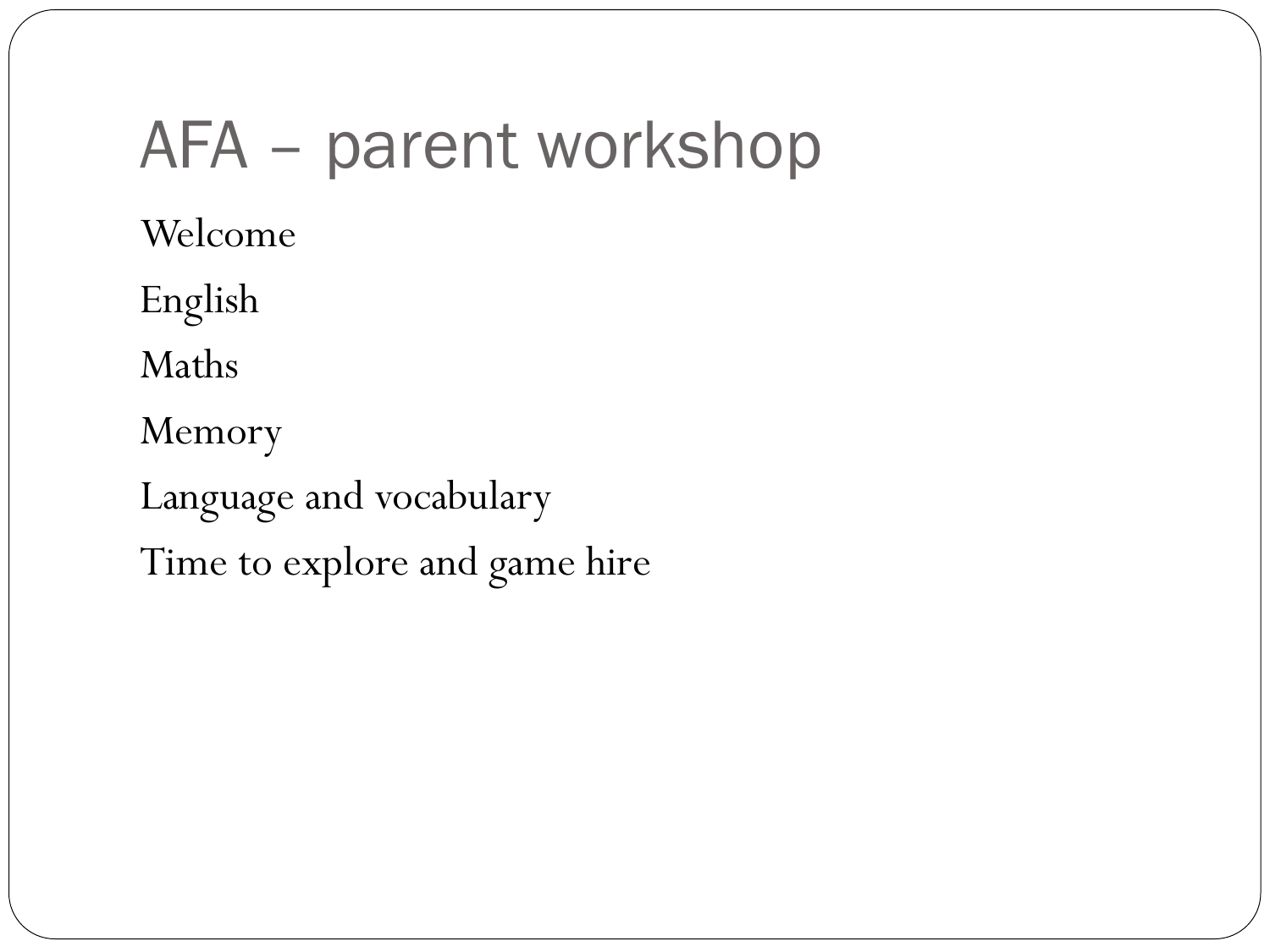### English at Exhall Junior School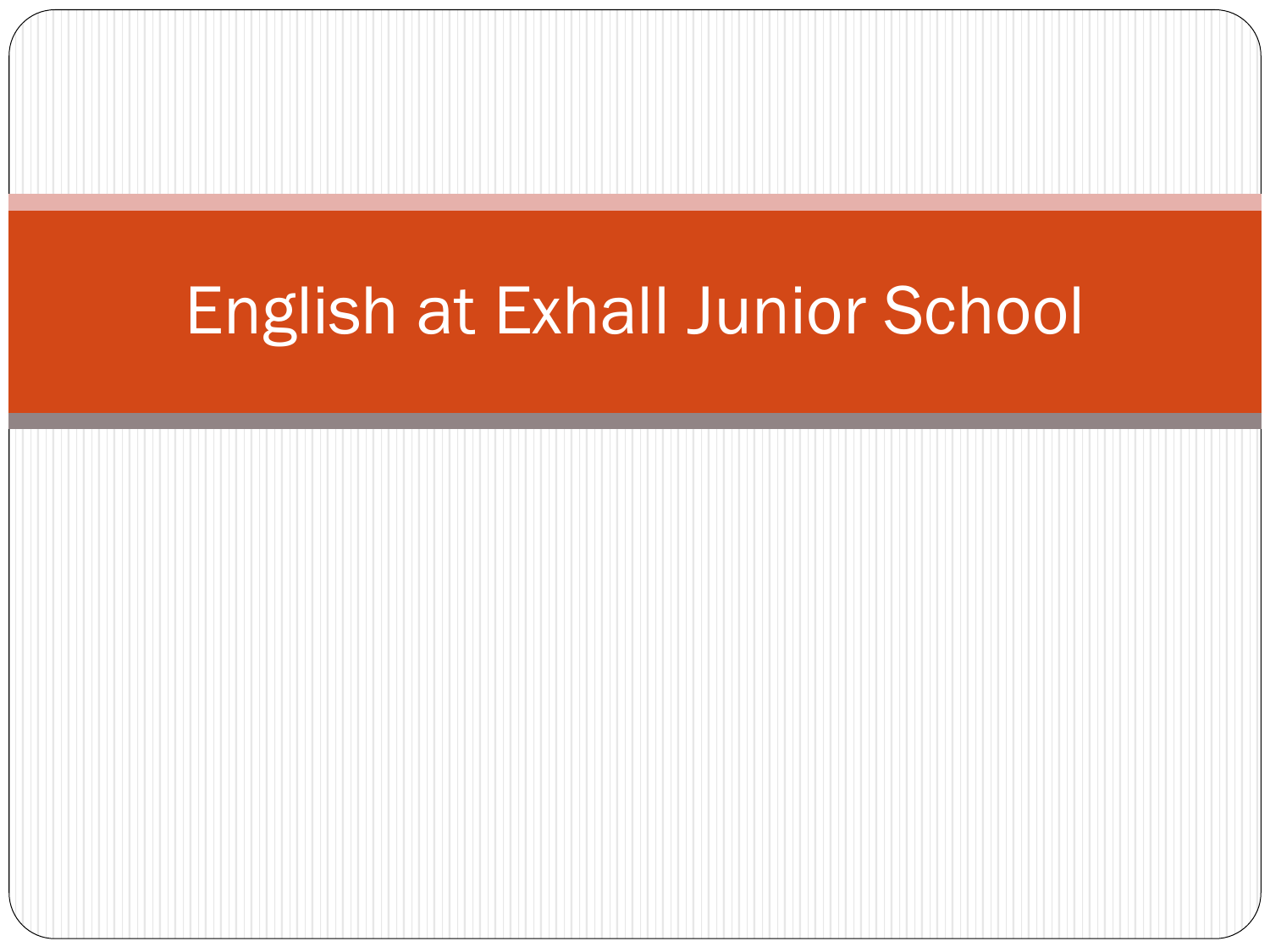#### Importance of Reading for Pleasure

- There is a growing body of evidence which illustrates the importance of reading for pleasure for both educational purposes as well as personal development (cited in Clark and Rumbold, 2006).
- Evidence suggests that there is a positive relationship between reading frequency, reading enjoyment and attainment (Clark 2011; Clark and Douglas 2011).
- Reading enjoyment has been reported as more important for children's educational success than their family's socio-economic status (OECD, 2002).
- There is a positive link between positive attitudes towards reading and scoring well on reading assessments (Twist et al, 2007).
- Regularly reading stories or novels outside of school is associated with higher scores in reading assessments (PIRLS, 2006; PISA, 2009).
- International evidence supports these findings; US research reports that independent reading is the best predictor of reading achievement (Anderson, Wilson and Fielding, 1988).
- Evidence suggests that reading for pleasure is an activity that has emotional and social consequences (Clark and Rumbold, 2006).
- Other benefits to reading for pleasure include: text comprehension and grammar, positive reading attitudes, pleasure in reading in later life, increased general knowledge (Clark and Rumbold, 2006).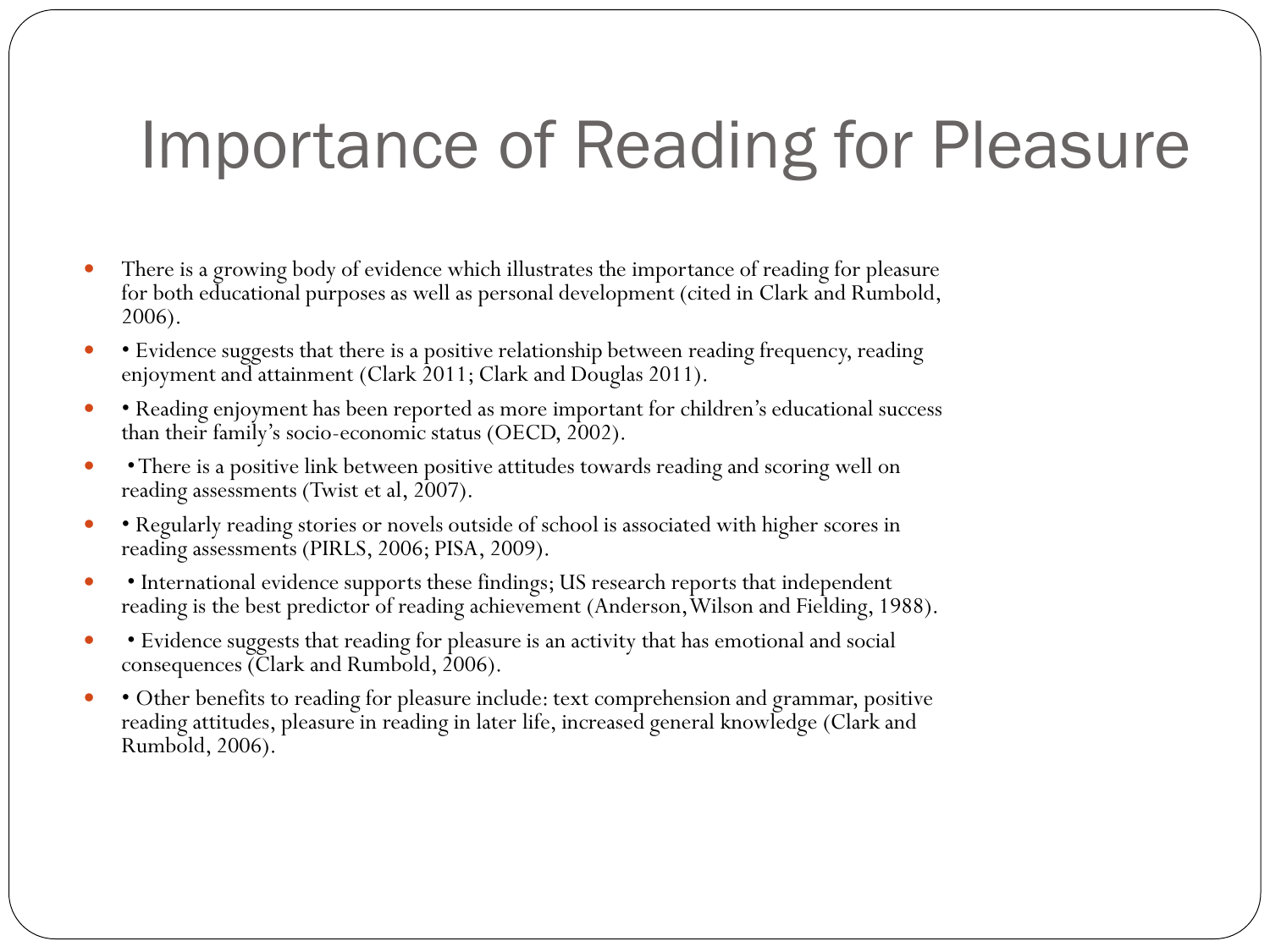## Reading at our school

- Children are given book banded books.
- They are encouraged to bring home books from the book corner to read for pleasure. Some of these are in the book wagons today and you can choose ones to read with your child.
- Encouraged to review books after reading. What do they like and why?
- All English lessons are focussed around a book. We call this a core text.
- Classes also have class novels, where the adult reads to the child. It is important that children hear adults read out loud to understand the fluency.
- Children often verbally summarise what has been read.

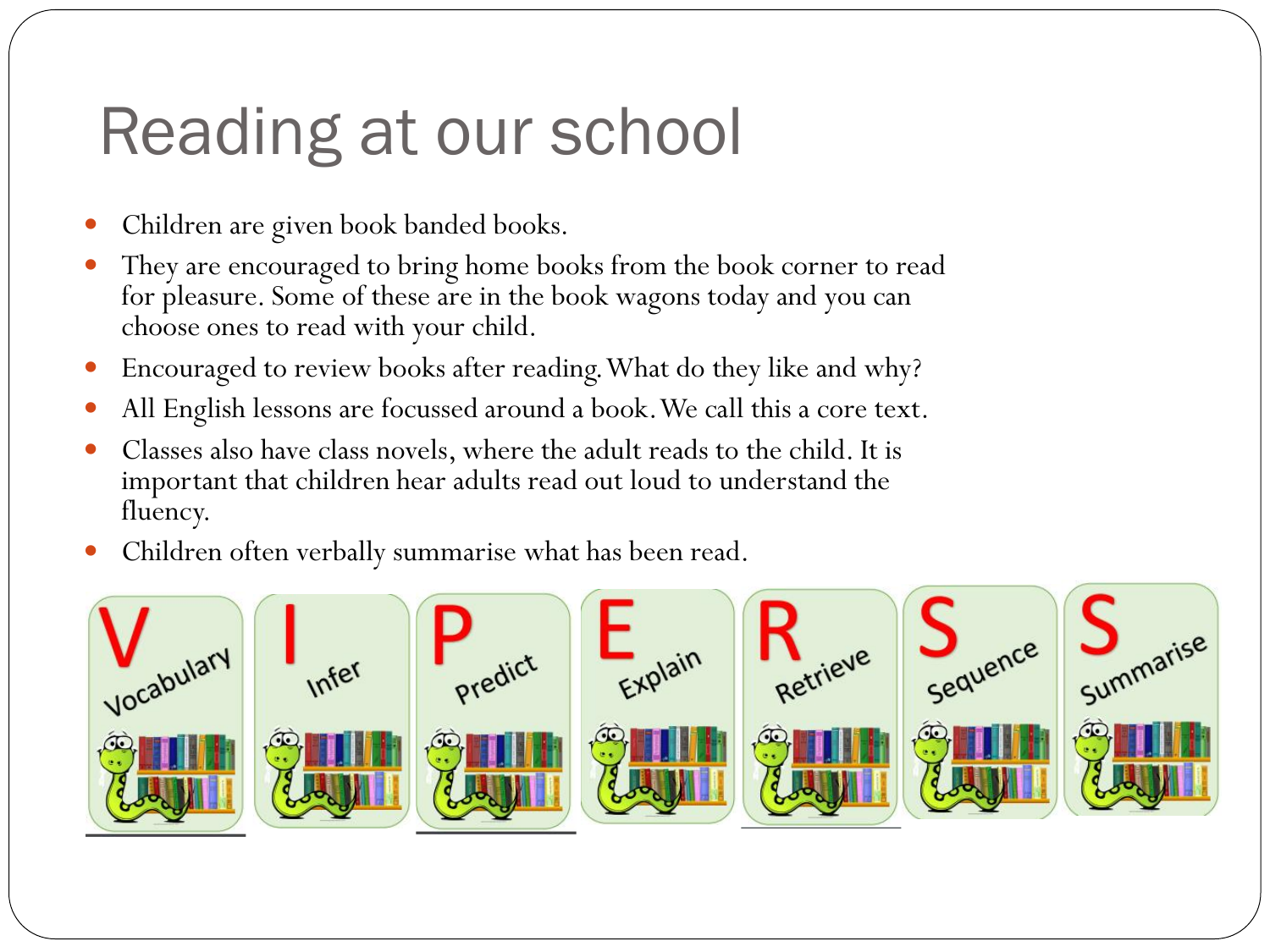#### Skills to focus on at home

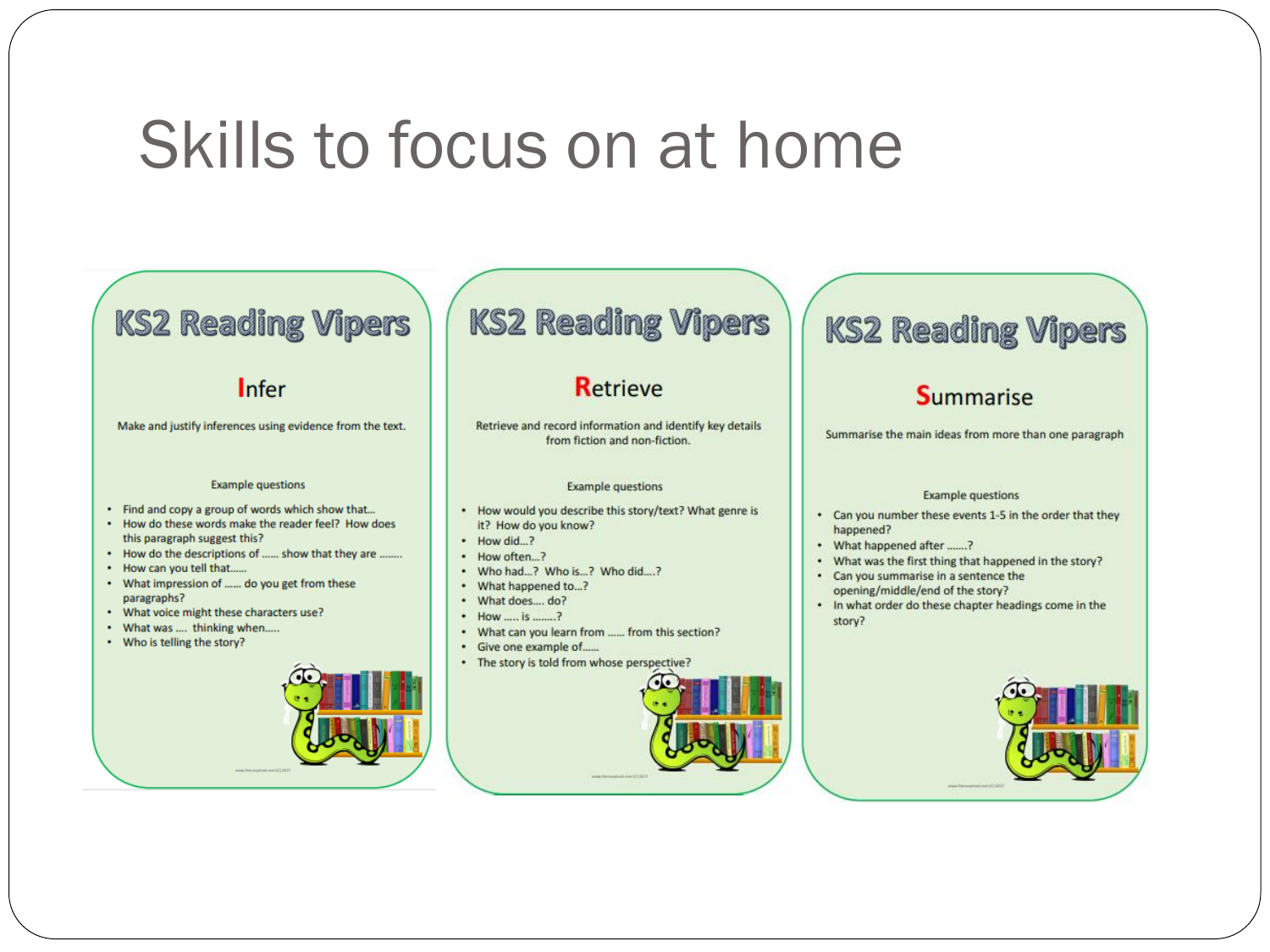## Reading at home

**The Spyglass and the Cherry Tree**<br>Class Reading Book **The Digital** Northern Lig Skellig **Reading Record** The BFG

- Book banded books, logged onto GoRead.
- Any book your child reads can be logged onto here.
- Reading can include magazines, blogs, subtitles of programmes,
- Look for opportunities for reading in day-to-day life; reading a shopping list to you, reading road signs.
- But when? MULTITASK In the car on the way to school. Read to them while they're in the bath. They can read to you while you are cooking dinner.
- All reading is positive. We want children to see it as an enjoyable thing and not something they just have to do for school.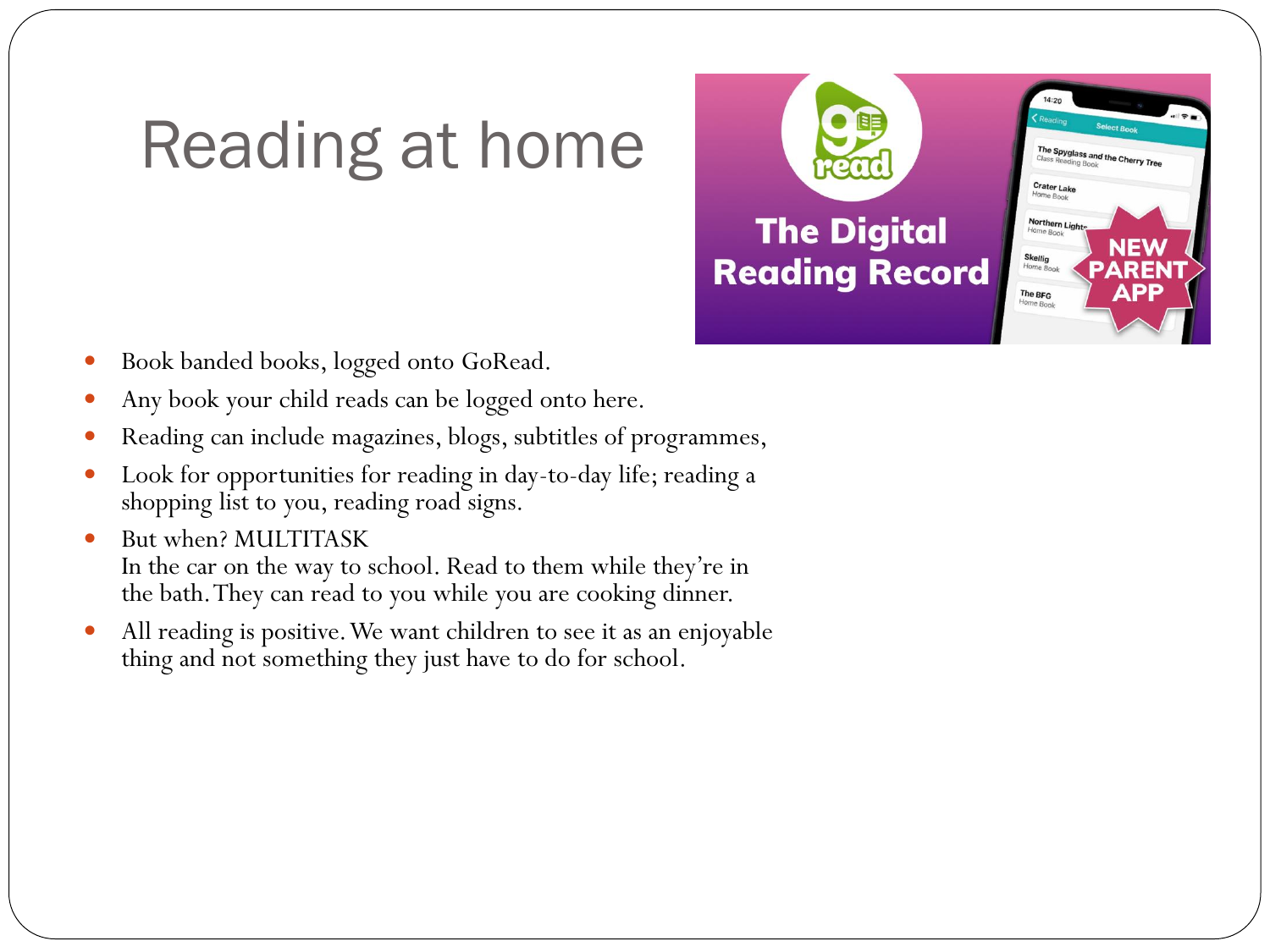#### Where to choose books from?

- Children can use our class libraries and book wagons as much as they want.
- Warwickshire offer a free library service for children. You can sign up here: [https://library.warwickshire.gov.uk/iguana/www.main.cls?p=ec959c66-](https://library.warwickshire.gov.uk/iguana/www.main.cls?p=ec959c66-8eae-11e1-8539-1c0cc229eddc&v=b71d8b4d-bea2-43a4-b4aa-c3f2c8cc27e1#GuestRegistration=1) 8eae-11e1-8539-1c0cc229eddc&v=b71d8b4d-bea2-43a4-b4aac3f2c8cc27e1#GuestRegistration=1
- The following websites have some good recommendations for books:

Kate Greenaway Medal and Carnegie Medal

<http://www.carnegiegreenaway.org.uk/home/index.php>

CBCA – Children's Book Council of Australia

[http://cbca.org.au/Shortlist\\_2011.htm](http://cbca.org.au/Shortlist_2011.htm) has some good recommendations under short lists and winners.

Book Trust – amazing site, book lists under categories, e.g. authors from different cultures, graphic novels, books about themes, e.g. love, environment, books featuring characters with disabilities, books for children with autism etc. <http://www.booktrust.org.uk/books-andreading/children/booklists/> 'Books We Like' http://www.booktrust.org.uk/books[andreading/children/books-we-like/](http://www.booktrust.org.uk/books-andreading/children/books-we-like/) 'Best Book Guide' http://www.booktrust.org.uk/books-

andreading/children/best-book-guide/

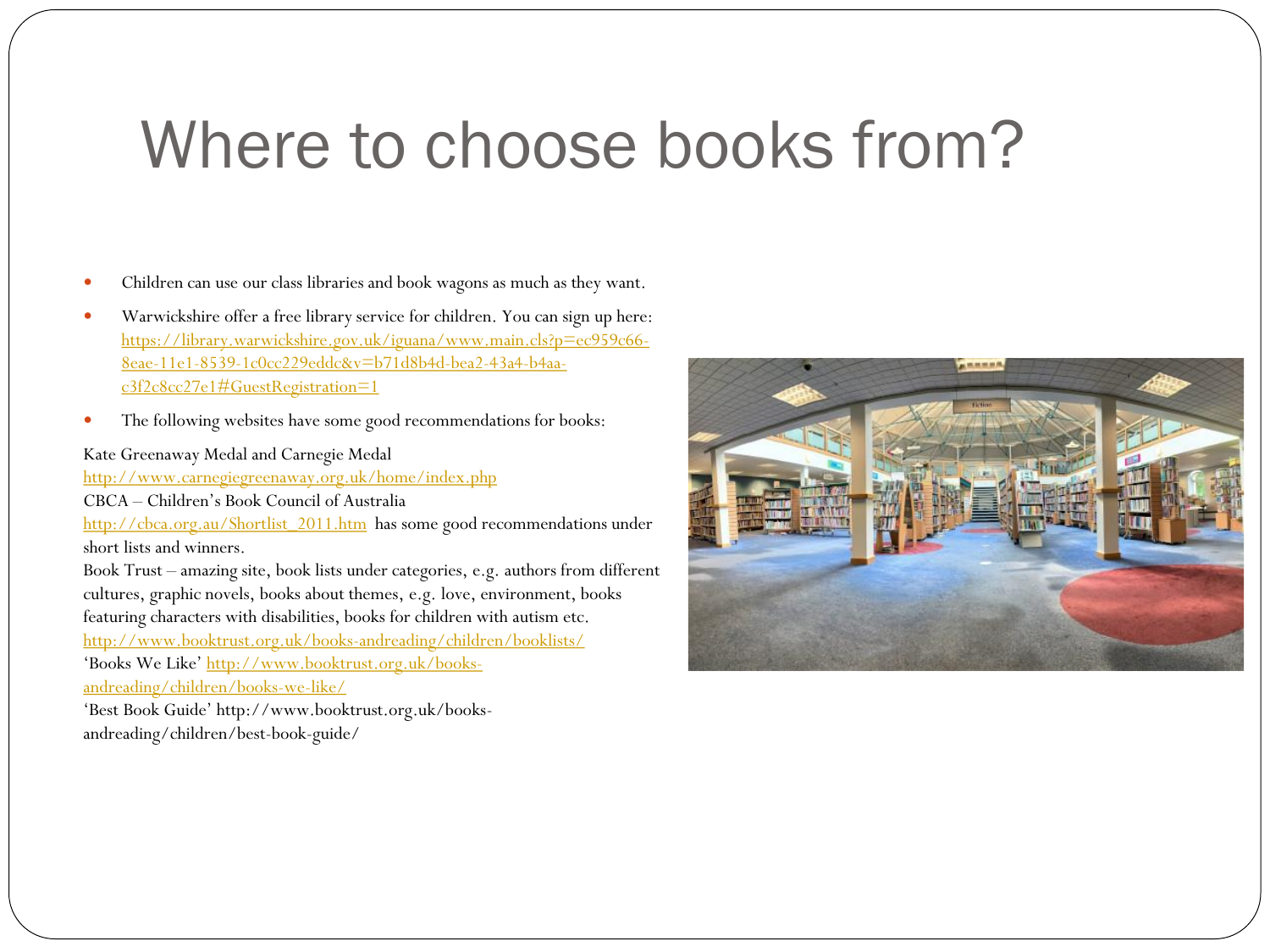#### Other games to play to support English.

- Guess who? supports descriptive language
- Banagrams supports spellings
- Scrabble supports spelling
- I Spy supports spelling
- Heads Up support description
- Hang Man supports spelling and errors in spelling.
- Word Association/Last Man Standing supports vocabulary



AN 井丰户乡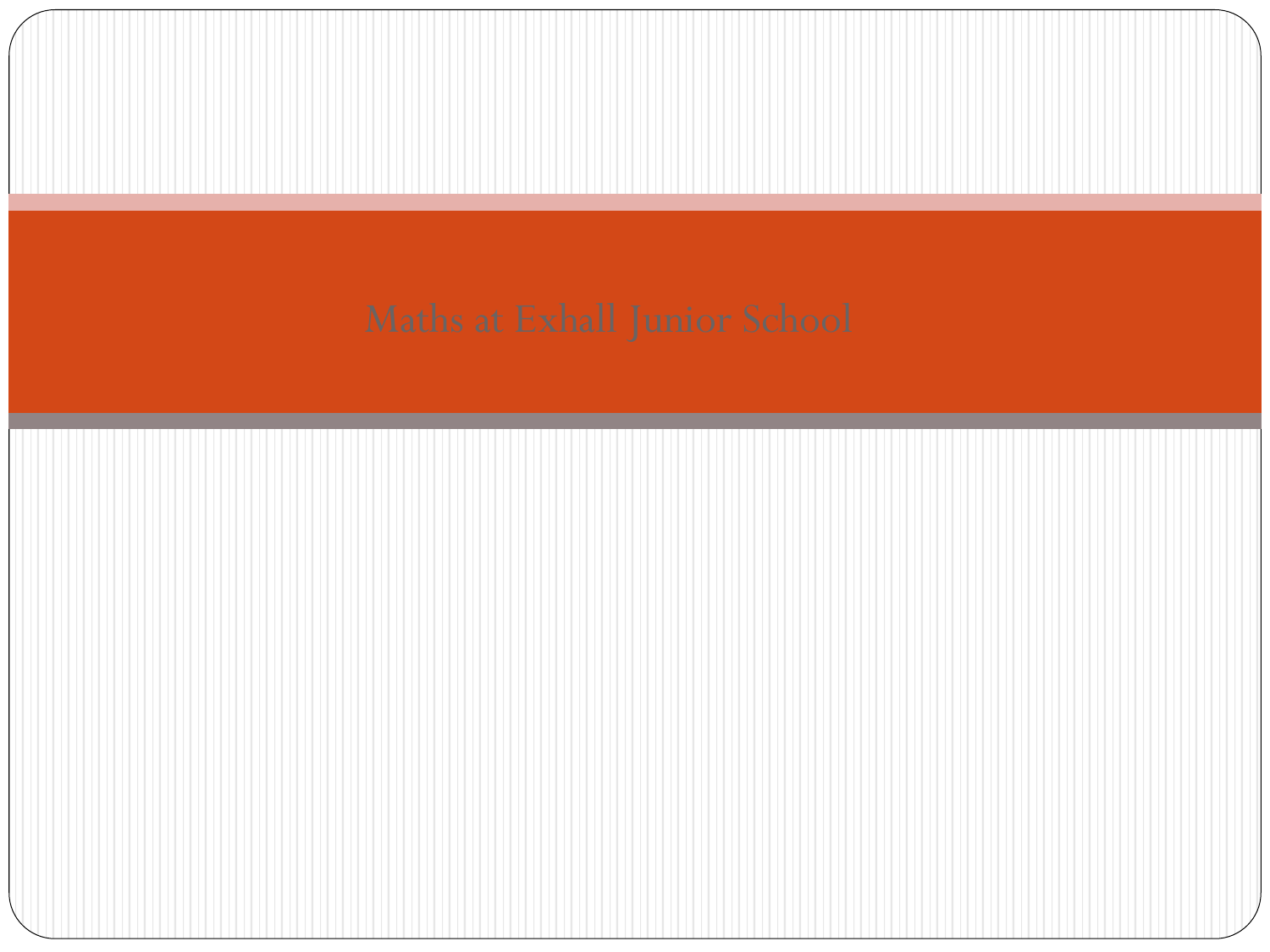Don't underestimate yourself, or the power you have as a parent getting involved in your child's learning.

#### TOP TIPS

1) Maths skills can be developed at home by involving children in everyday activities such as baking, measuring, recognising shapes and shopping.

#### 2) **Positive mindset is EVERYTHING!**

- 3) Use maths talk every day
- 4) Develop memory skills
- 5) Play maths games
- 6) Notice numbers and shapes they are everywhere!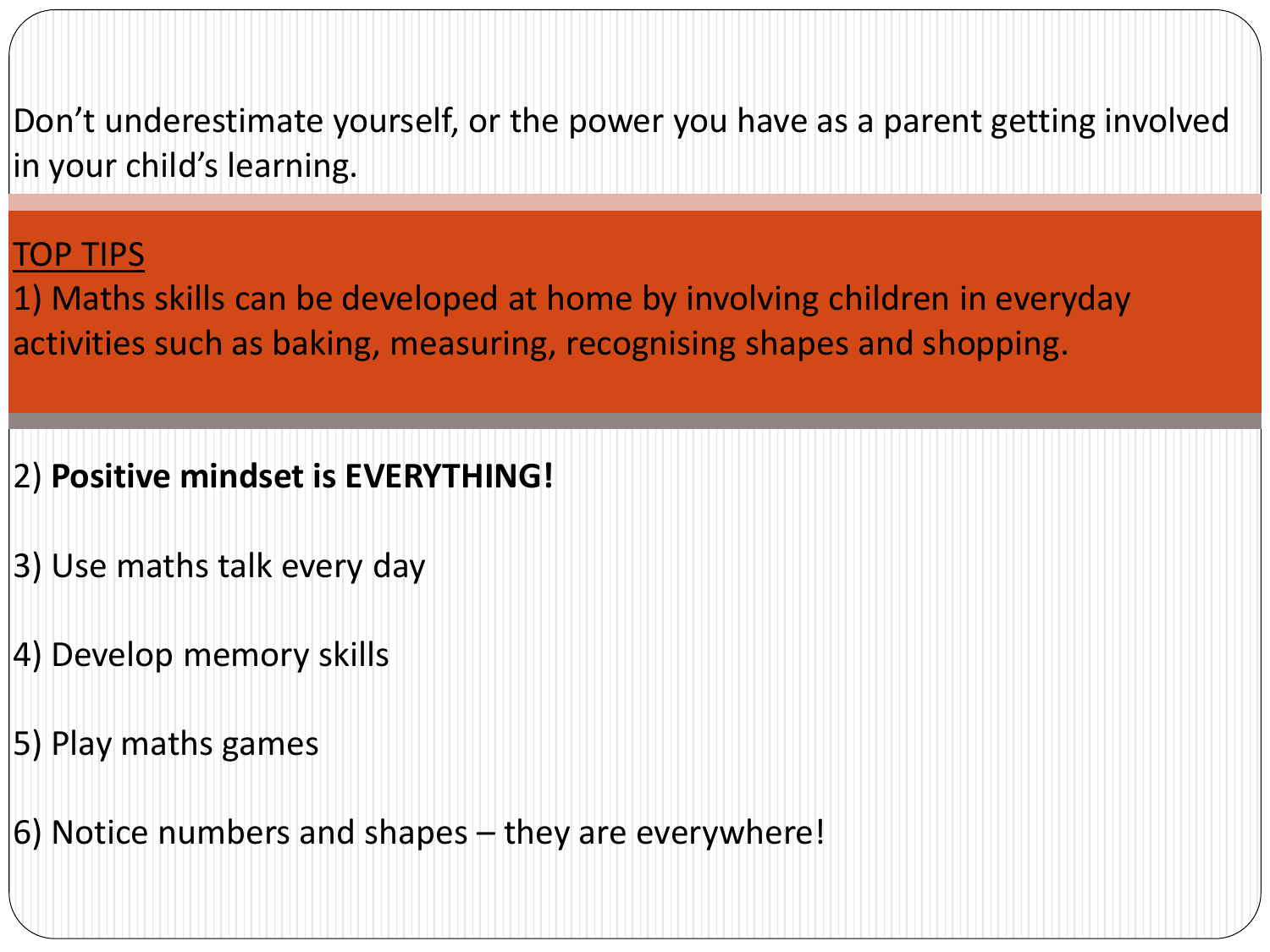| <b>Shopping</b>                                                                                             | EACH ORG FUJI<br>$0.69$ /EA<br>2EA                                | 1.38         |
|-------------------------------------------------------------------------------------------------------------|-------------------------------------------------------------------|--------------|
|                                                                                                             | BAG RUBY RED 5 LB                                                 | 4.49         |
| What is the most expensive item?<br>Can you order the prices from largest to smallest?<br>Compare 2 prices. | <b>BAG SWEET</b>                                                  | 1.69         |
|                                                                                                             | <b>OMATOES ON VINE PEARL</b><br>14 07<br>AVOCADOS ORGANIC 4 COUNT | 2.99<br>3.99 |
|                                                                                                             | BANANAS                                                           | 0.76         |
|                                                                                                             | 0.19/EA<br>4EA                                                    |              |
|                                                                                                             | <b>B-BREAD</b><br>WHOLE WHEAT FIBER (5G/                          | 2.99         |
|                                                                                                             | RURGER MASALA VEGETABLE<br>BRAN FLAKES                            | 2.49<br>1.99 |
|                                                                                                             | WISCONSIN                                                         | 2.62         |
|                                                                                                             | COFFEE GROUND FRENCH ROAST                                        | 5.49         |
| Cover up the prices and play guess the price. How far                                                       | THE COB EACH<br>CORN ON<br>$0.49$ /EA<br>3FA                      | 1.47         |
| away were you from the answer?                                                                              | APPLESAUCE ORGANIC                                                | 2.49         |
| Add 2 prices.                                                                                               | APPLESAULE<br><b>DRIGANIC</b>                                     | 2.49         |
|                                                                                                             | REDUCED FAT 2% GALLON<br><b>ORGANIC BROCCOLT</b><br><b>FZN</b>    | 3.59<br>2.49 |
|                                                                                                             | SPARKLING SPRING                                                  | 0.79         |
|                                                                                                             |                                                                   |              |
| If I bought sparkling water and broccoli, how much                                                          |                                                                   |              |
|                                                                                                             |                                                                   |              |
| change would I get from £5?                                                                                 |                                                                   |              |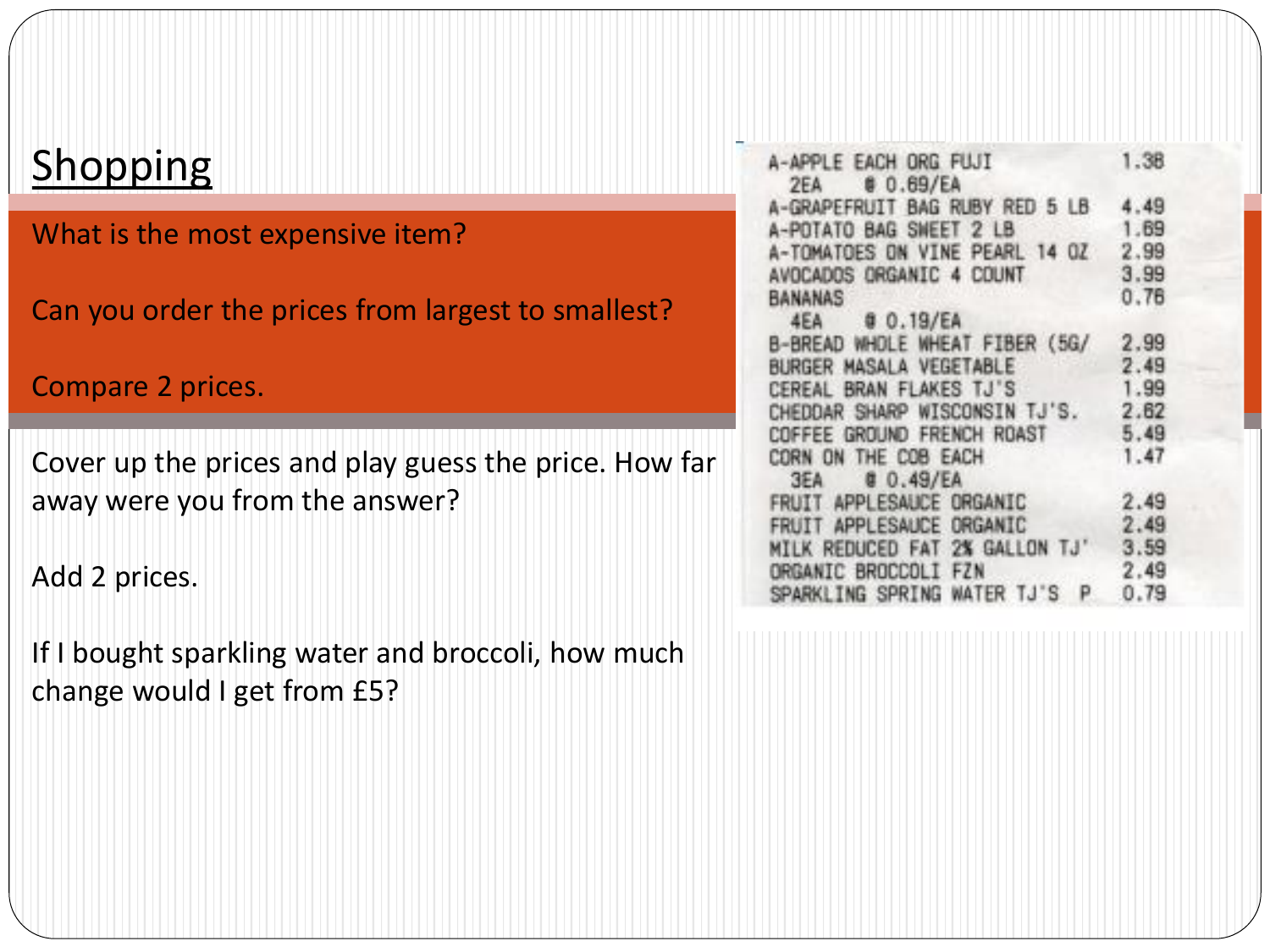Challenge a child when shopping to round the values of shopping items placed in the basket or trolley.



If there are discounts on items, get children to work out if it is a good deal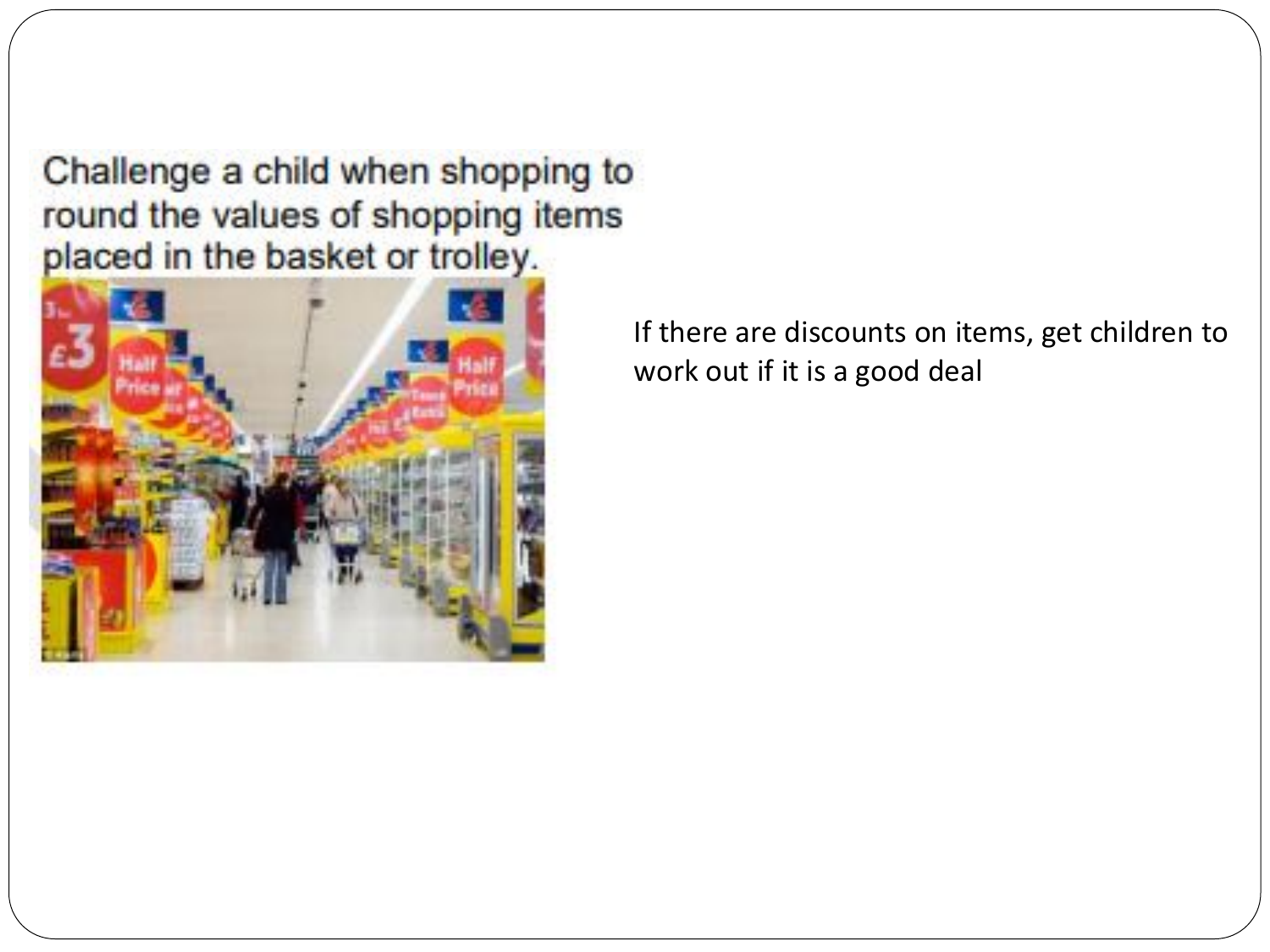Keep fit and do maths…



Skip the times table!

Every time we catch the ball we have to say the next multiplication fact.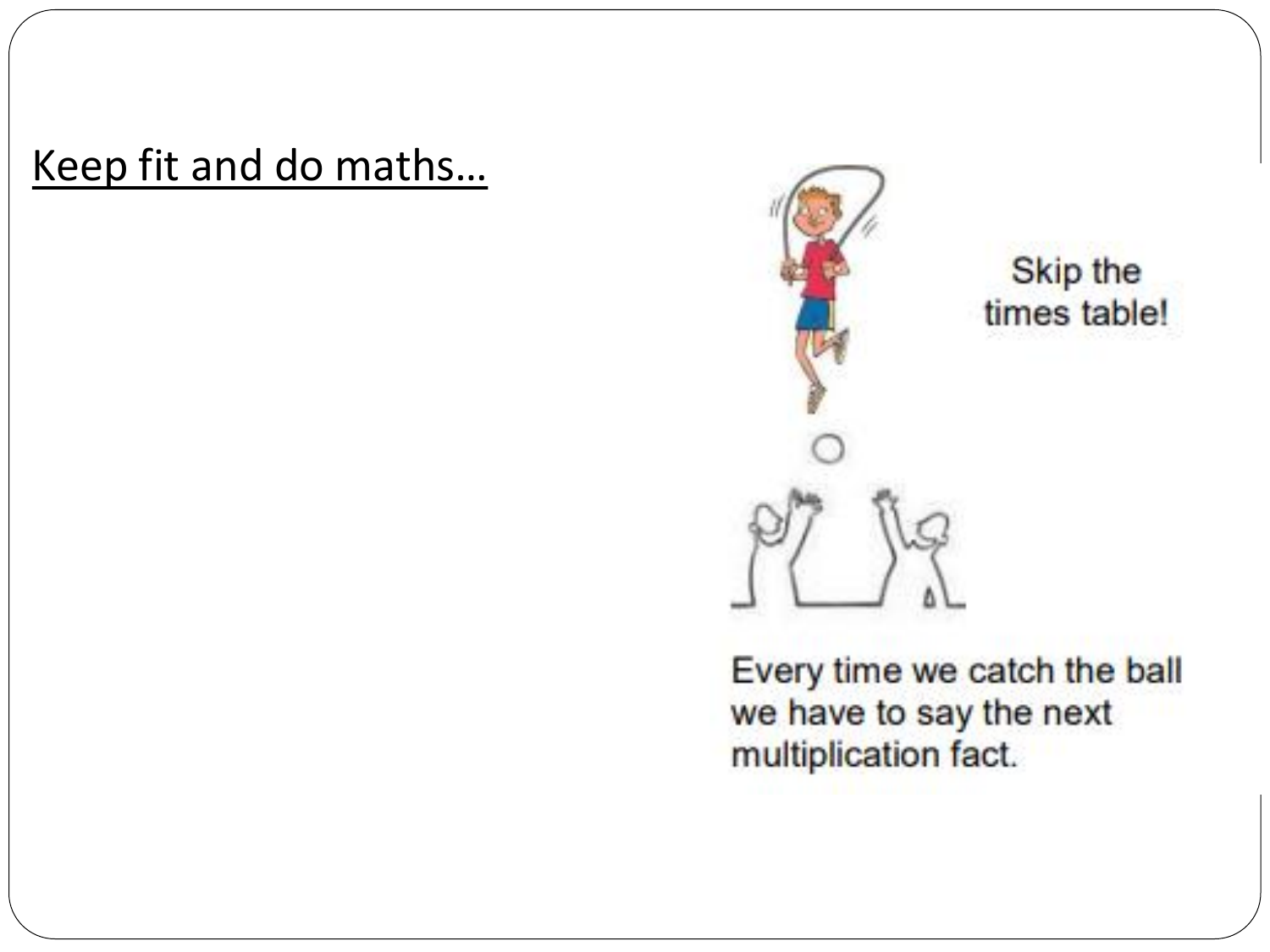#### Negative numbers



Put a thermometer on a window and challenge a child to keep a weather chart. Watch the weather forecast and discuss what minus 2 means outside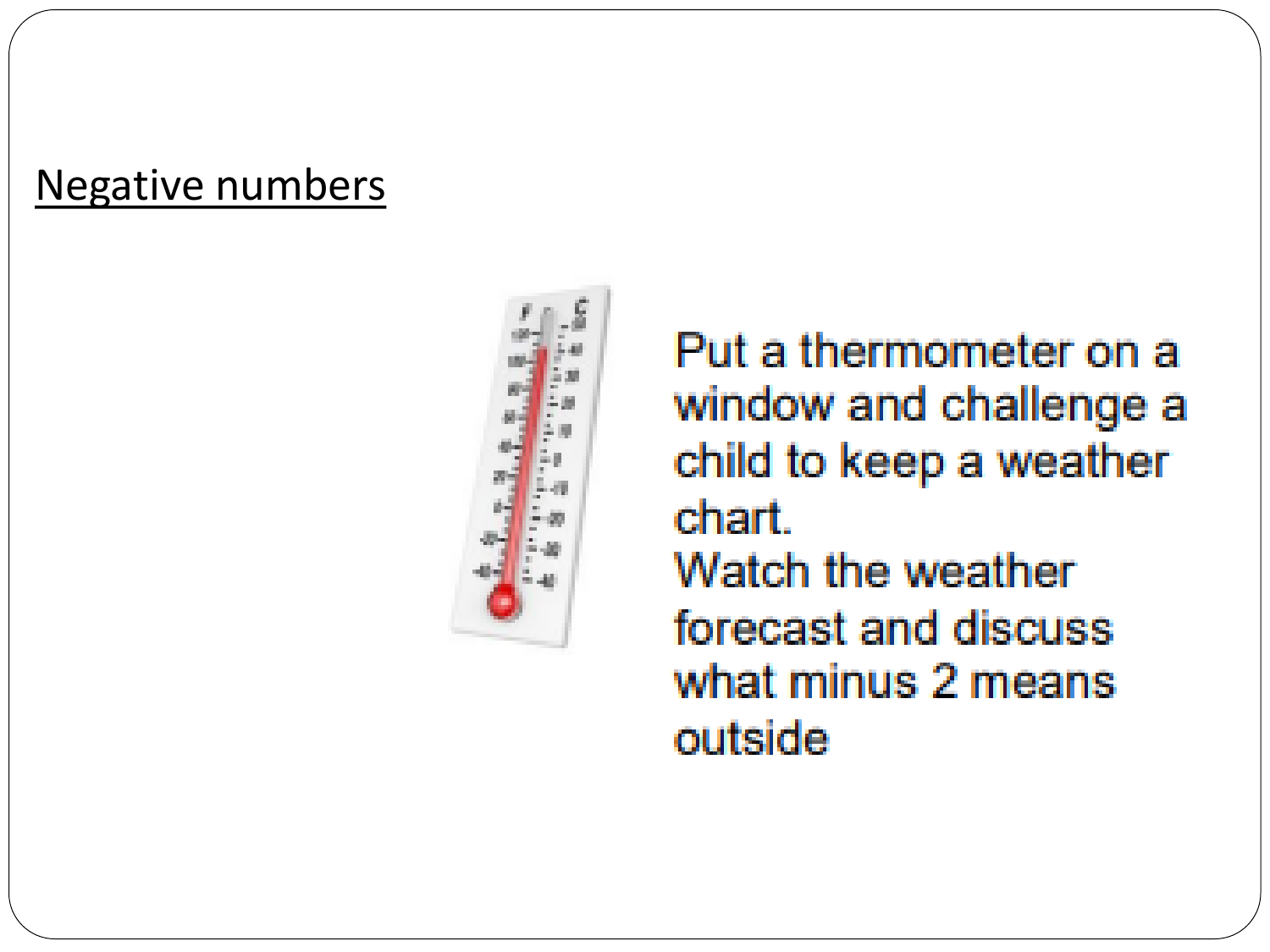#### Place value – cereals and straws

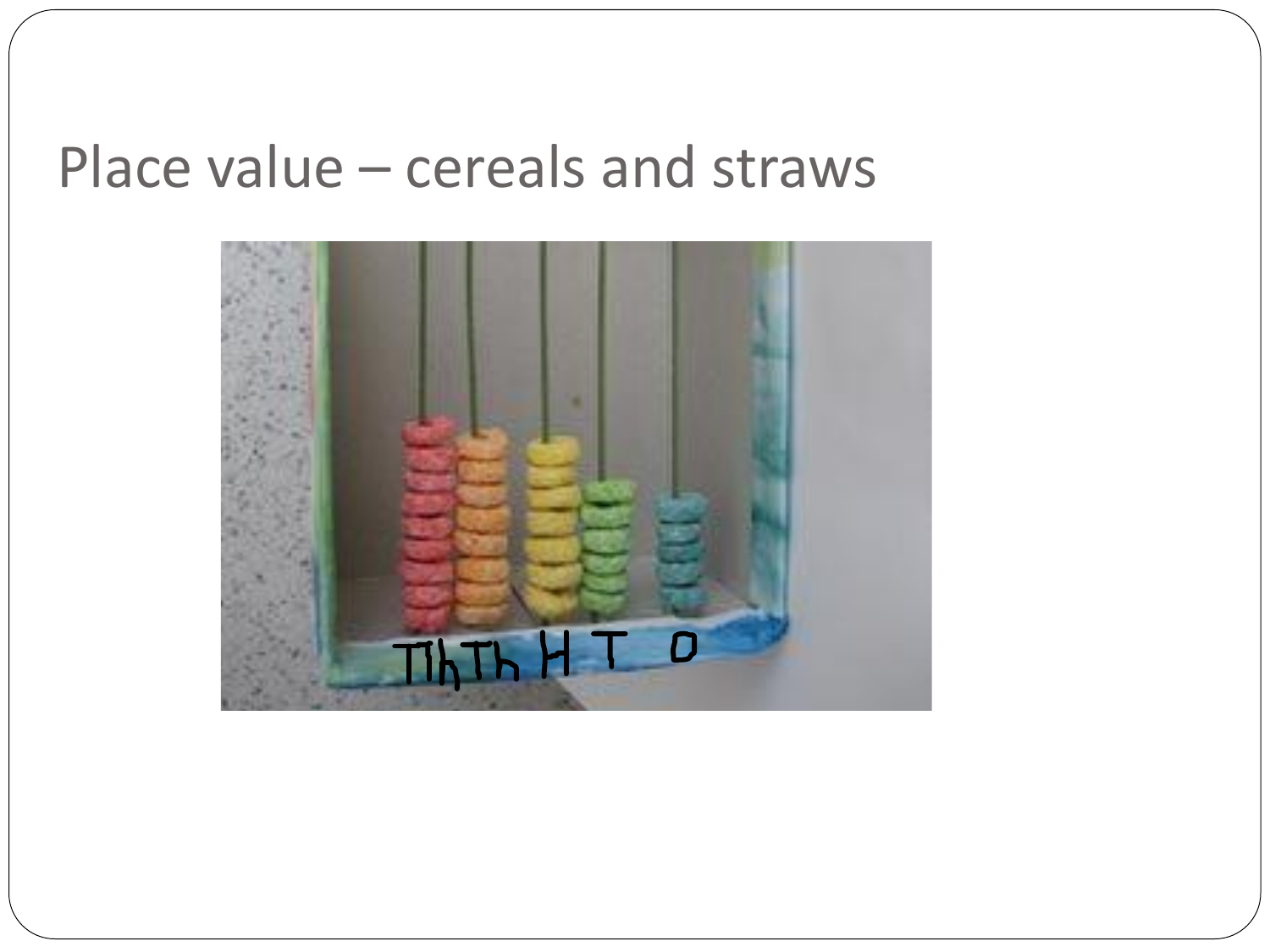

- Closest to 5000
- Largest number
- Smallest number

Player 1 rolls the dice. They decide to keep the number or write it into a box in player 2's number.

Player 2 now rolls and repeats the step above.

Whoever gets closest to the agreed target, wins a point.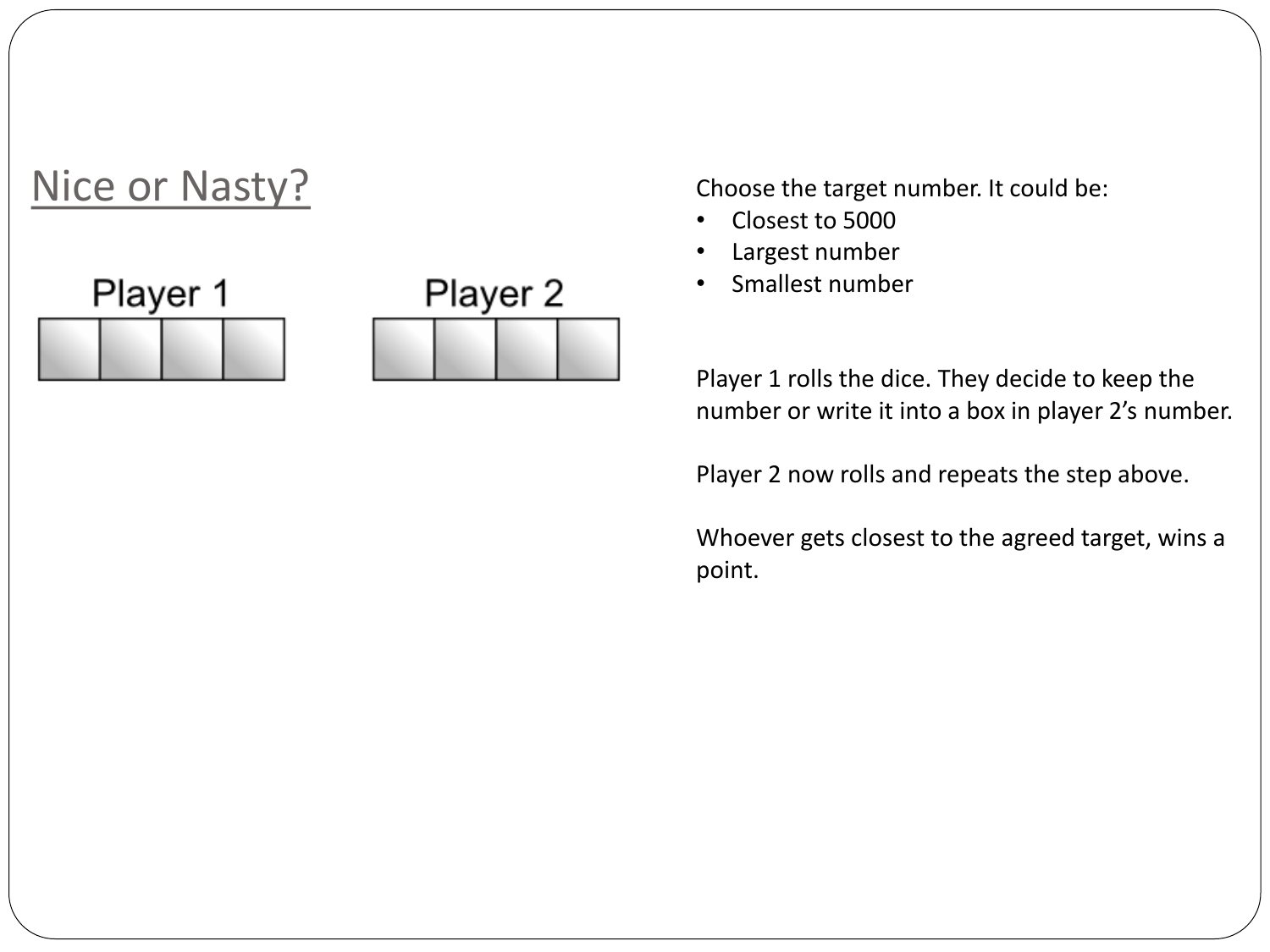<https://ttrockstars.com/>

<https://mathsathome.lgfl.org.uk/main.html>

<https://www.bbc.co.uk/bitesize/subjects/z826n39>

<https://mathsframe.co.uk/en/resources/category/22/most-popular>

<https://www.topmarks.co.uk/maths-games/hit-the-button>

<https://whiterosemaths.com/homelearning?year=year-1>

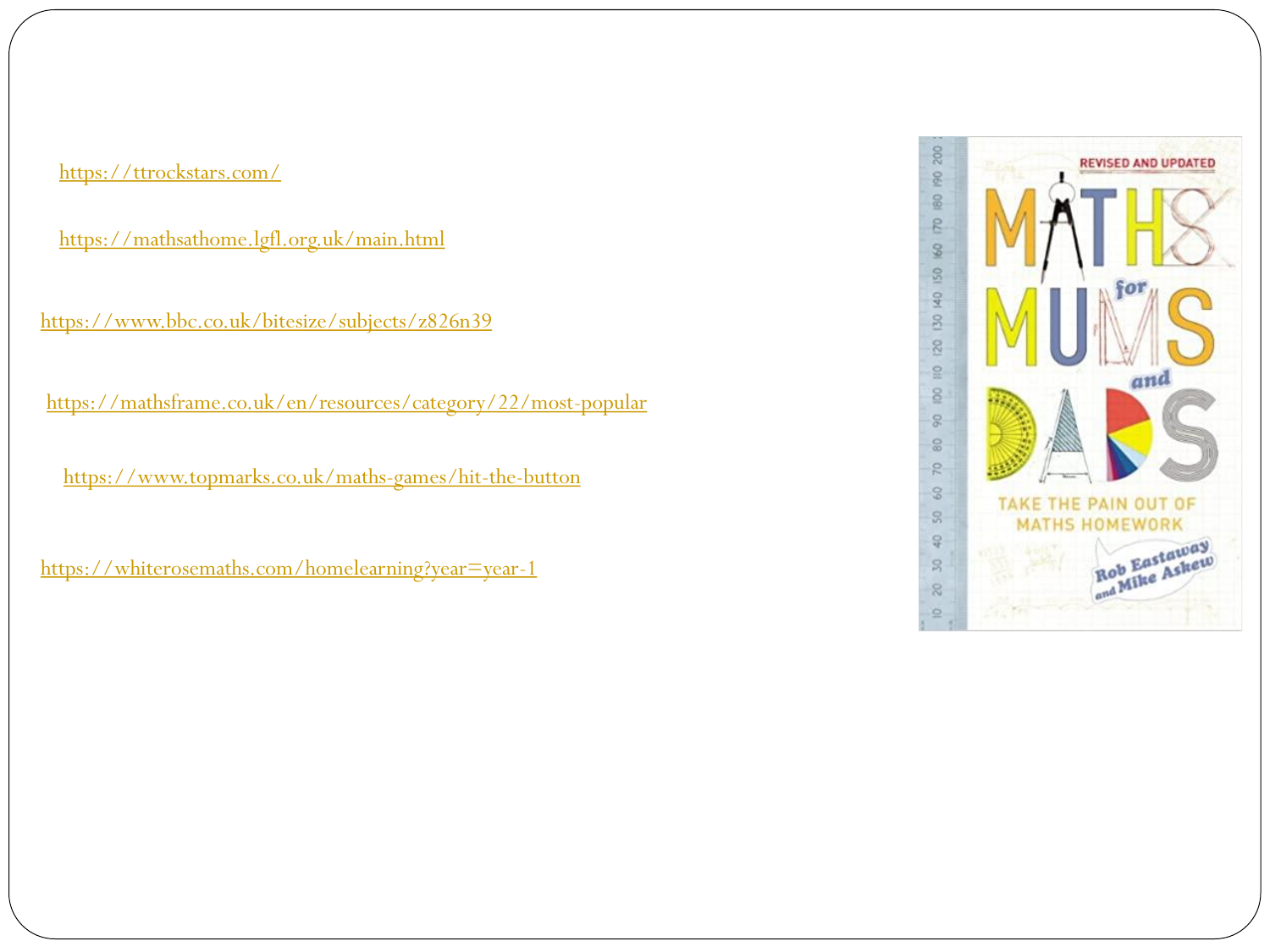#### Written methods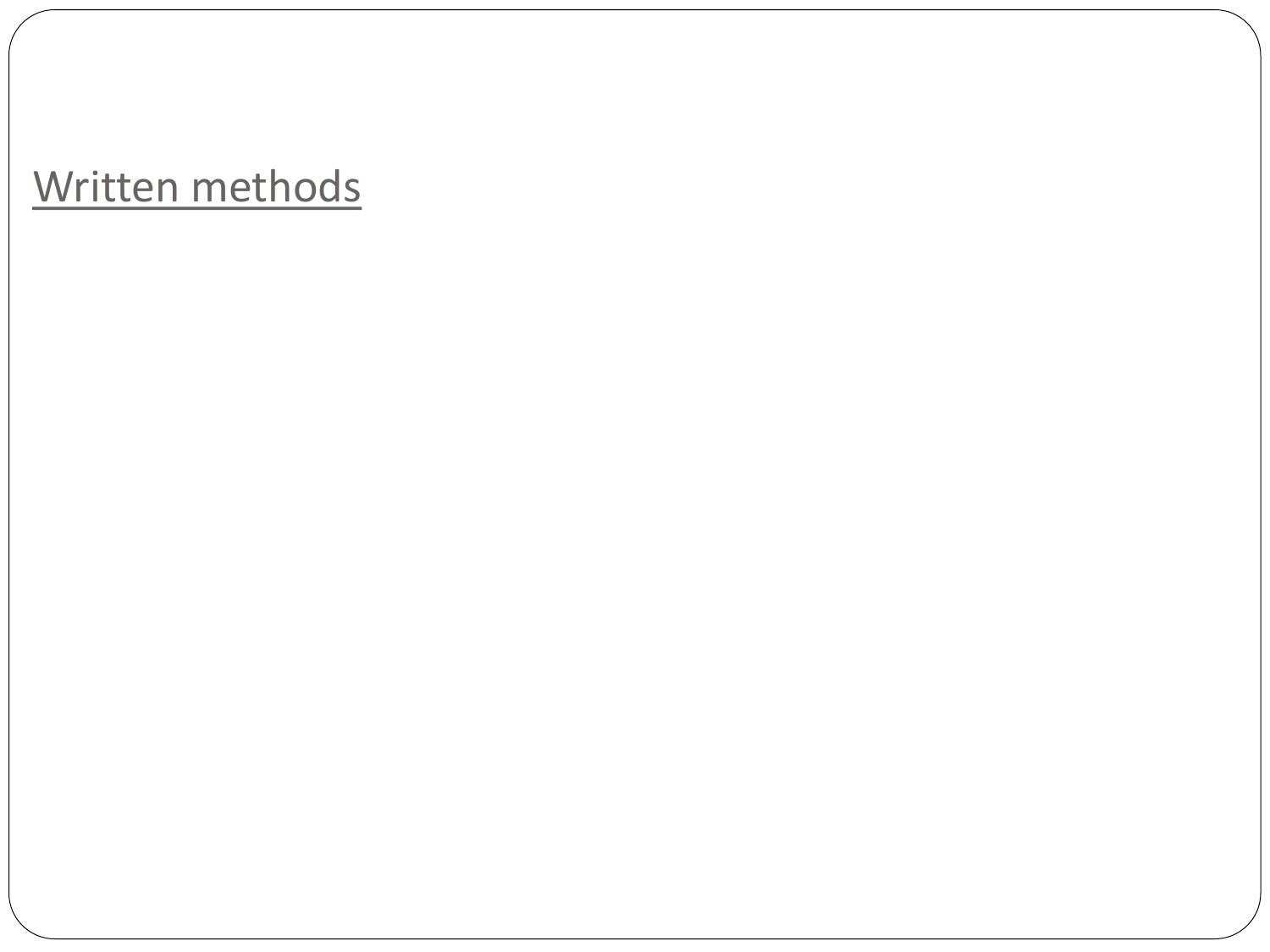# Supporting Memory at home with games and practice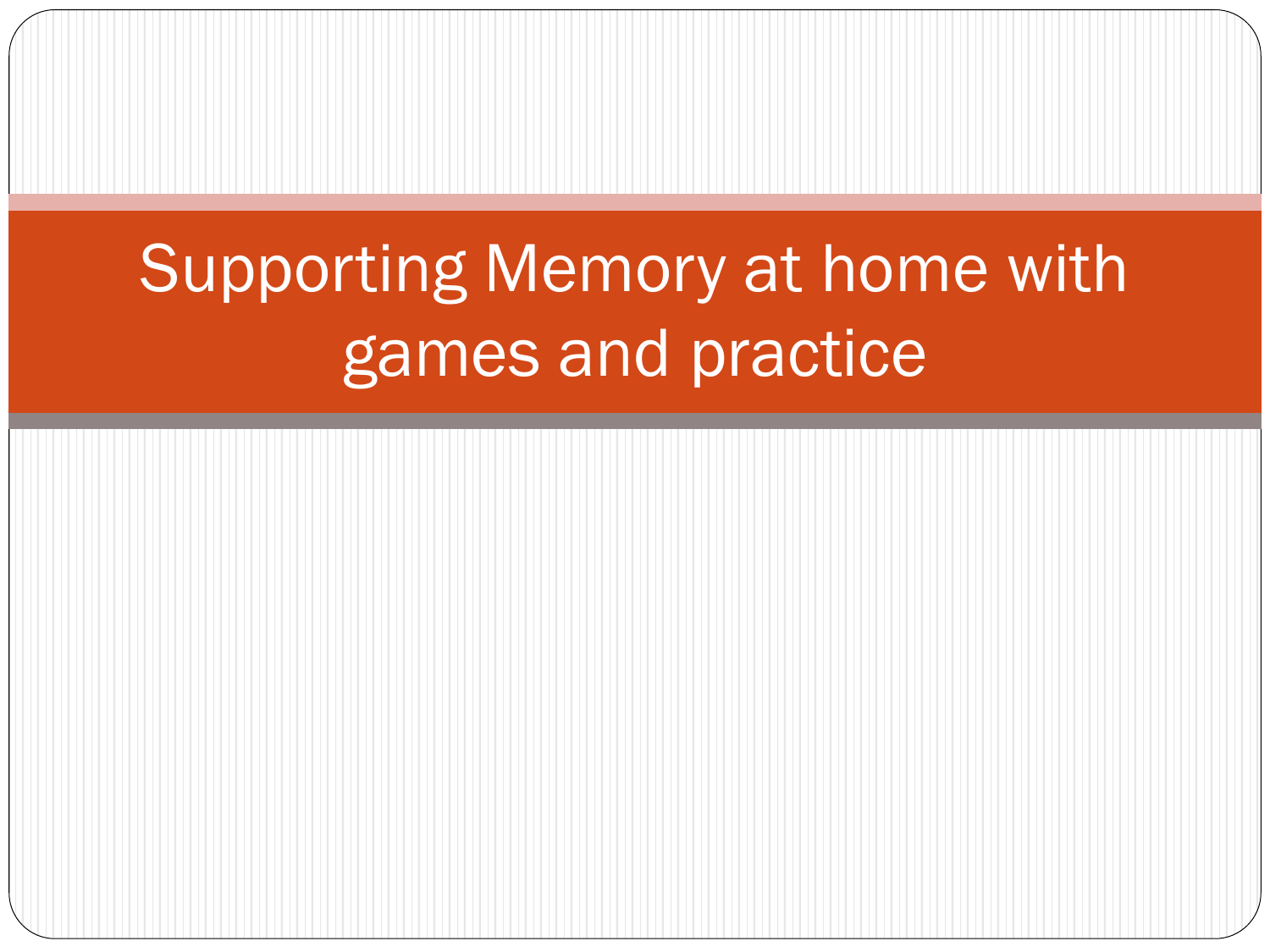# Why is this important

Memory is something that we use everyday. For school-aged children they are using it multiple times in one lesson.

Memory can be developed with practice and strategies which will in turn support progress and confidence. This can be done in fun ways with activities and games.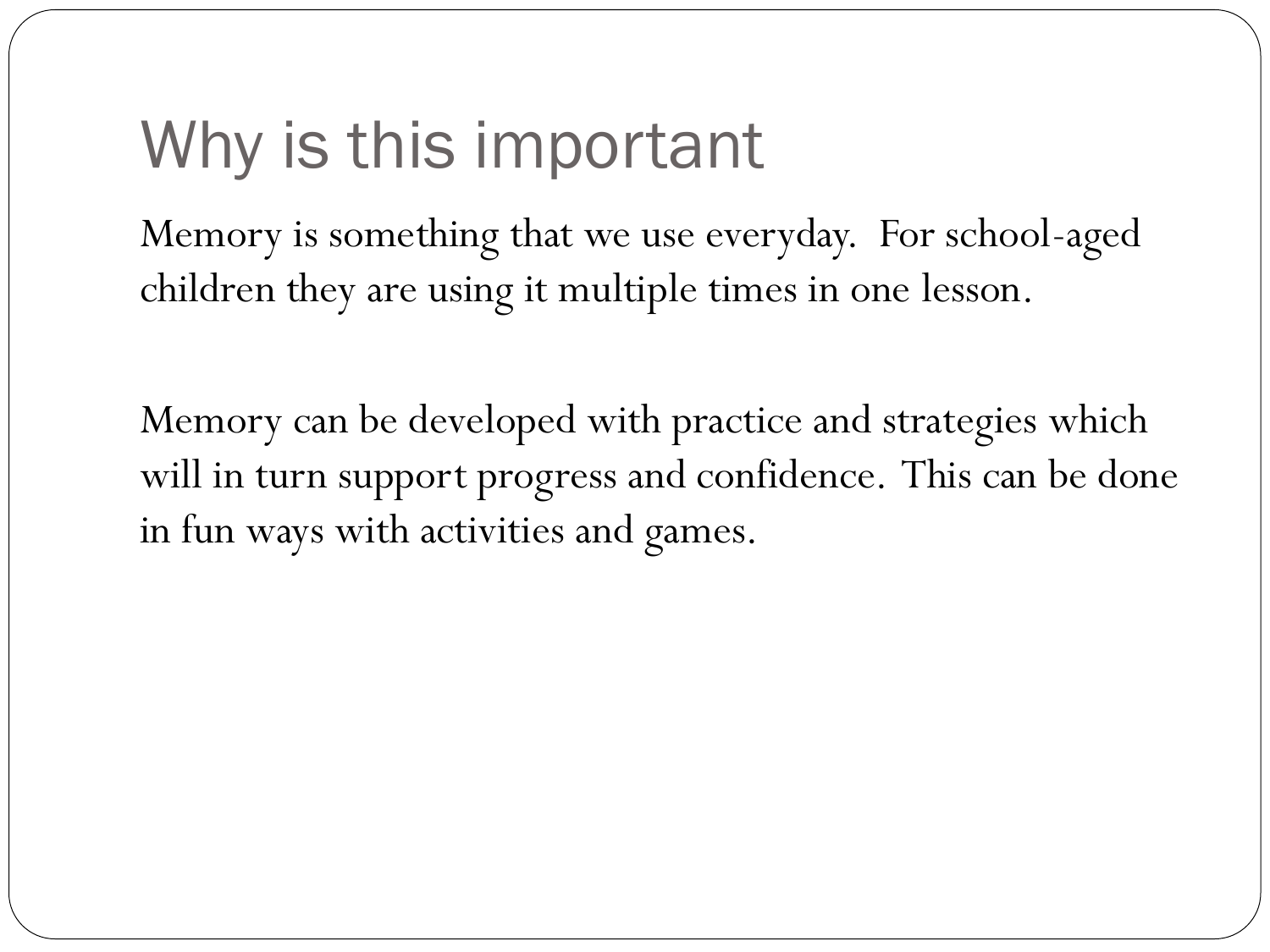### What is short-term Memory?

 Short-term memory, also known as primary or active memory, is the capacity to store a small amount of information in the mind and keep it readily available for a short period of time.

e.g. 4 digit verification code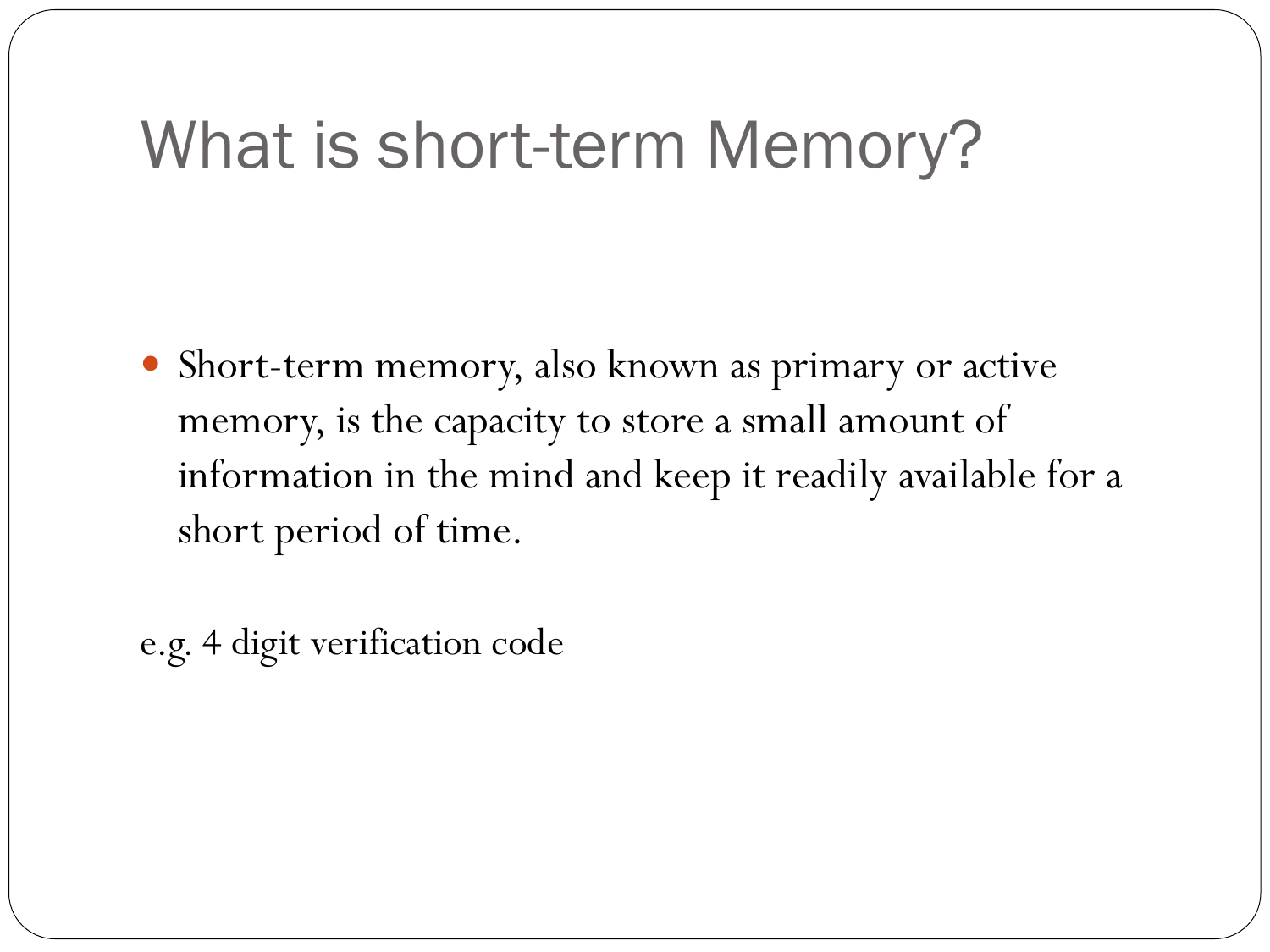### What is working Memory?

 It is the ability to hold in mind and mentally manipulate information over short periods of time.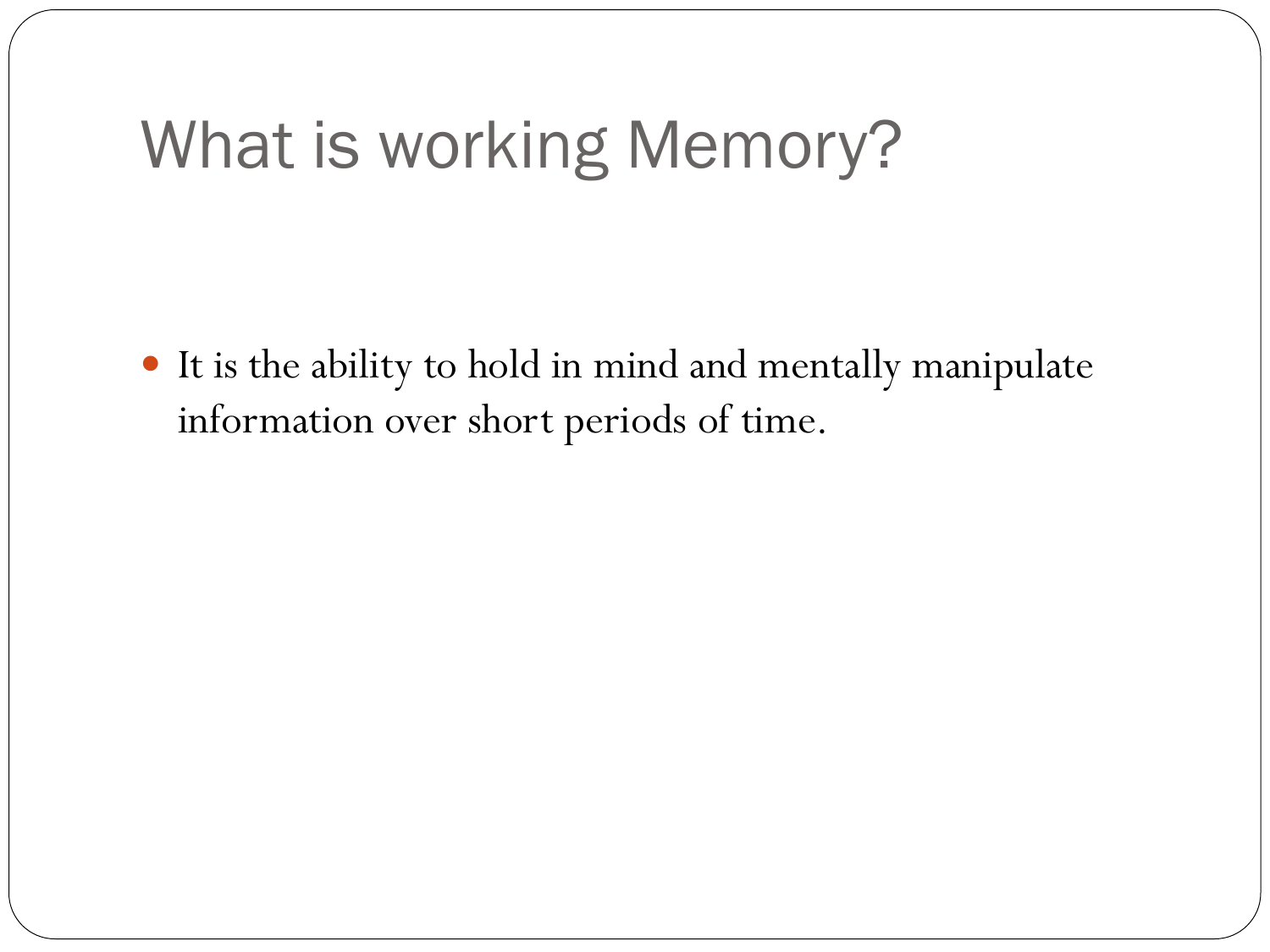### Memory – short term and working memory

In the classroom and beyond – examples of use

• mental arithmetic – being able to hold the numbers in our head and then process them using a number operation.

• remembering a new telephone number, a PIN number, web address or a vehicle registration number while we are trying to find a pen and paper to write it down or to use it in some other way

• following spoken directions such as 'Go straight over at the roundabout, take the second left and the building is on the right opposite the church'

• calculating how much the bill will be at the supermarket checkout for the items we have in our basket

• remembering the unfamiliar name of a person who has just been introduced to you for long enough to enable you to introduce them to someone else

• measuring and combining the correct amounts of ingredients (e.g. rub in 50g of margarine and 100g of flour, and then add 75g of sugar) when you have just read the recipe but are no longer looking at the page.

• instructions given by a teacher or adult that must then be completed in order e.g. grab your maths book, write the date and LI and then complete the first 3 questions from the board (in your neatest handwriting).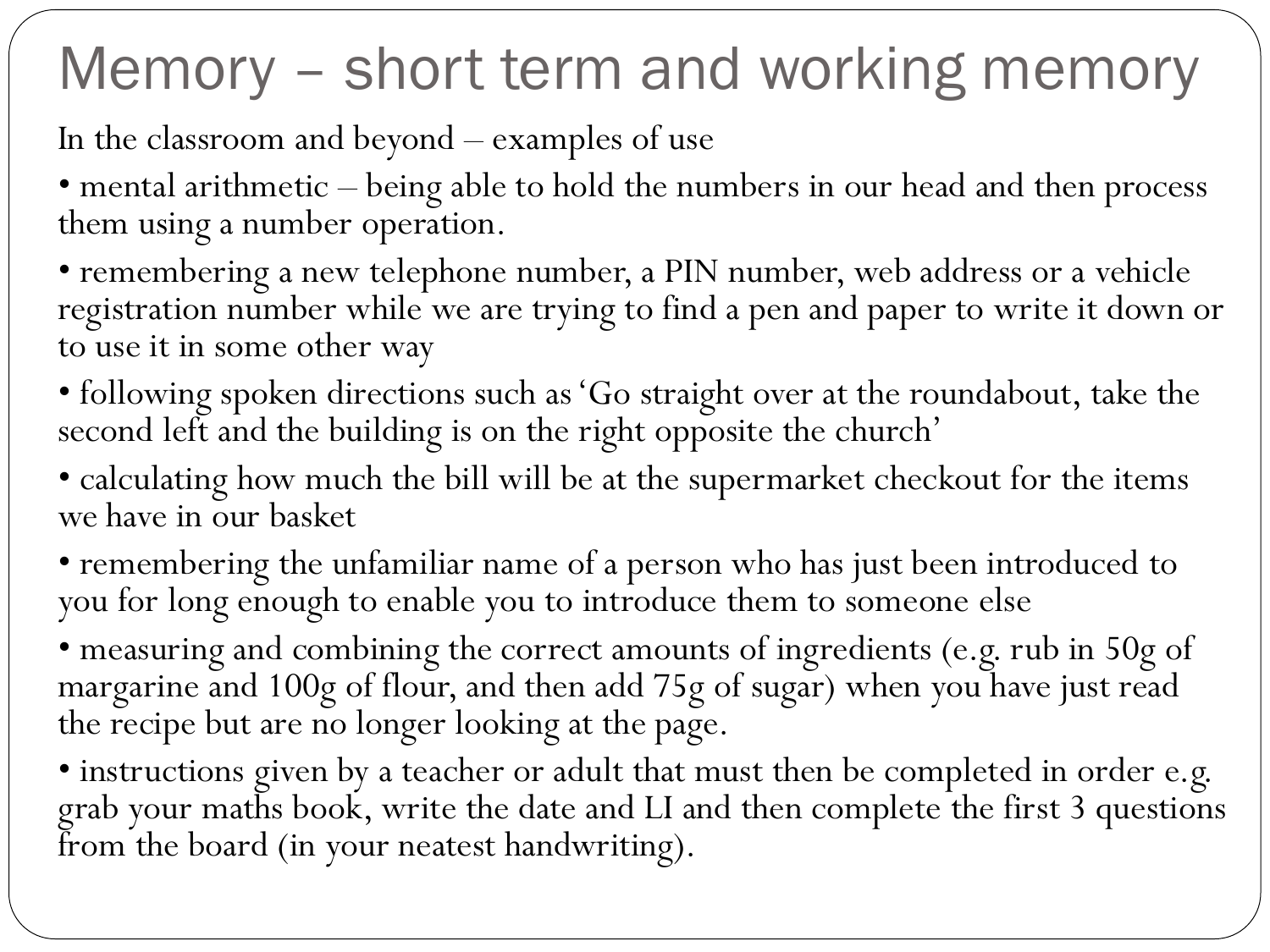### What can we do to improve the memory?

- 5 minutes a day a couple of times a week
- Short activities can be done to help improve short-term and working memory. Games to help short term memory will also support the development of the working memory.
- Guessing games where they need to ask questions (as you need to remember previous answers)
- Card games such as pairs and rummy
- Simon says but with multiple instructions
- Say some digits and ask them which was the  $3^{rd}$  one
- Give a simple map with instructions to get from one place to another
- Colouring ask them to colour the hat blue, socks red and jacket orange
- List games e.g. I went to the shops and I bought or I went to the zoo and saw...
- Kim's game
- Visual and auditory games will help such as Dobble, Brainbox, Shaperise etc
- Make it competitive and join in it will surprise you how your own improves.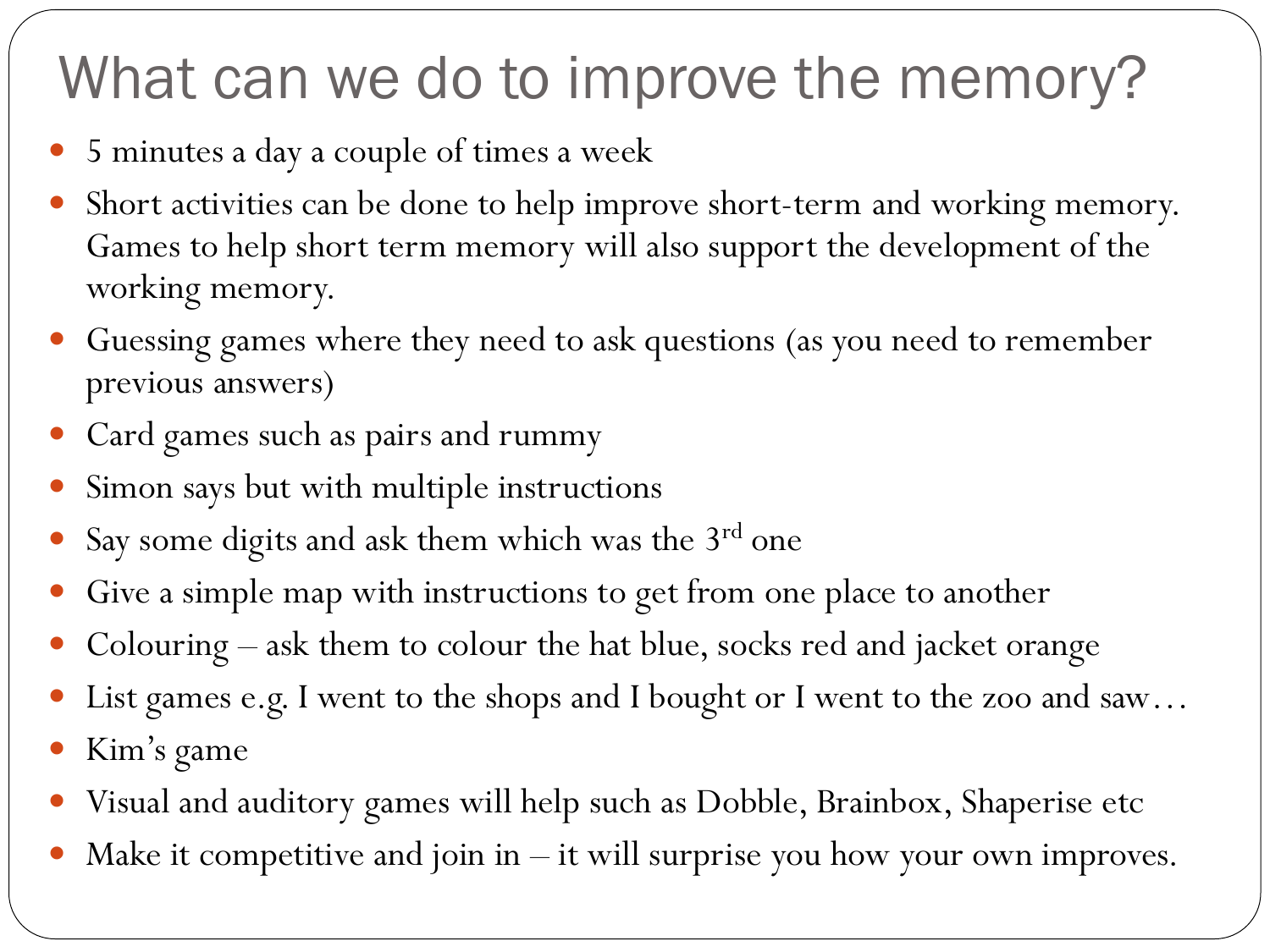## Strategies to help improve the memory Multisensory approach

- 1) Visualisation get them to imagine the items/picture in their head
- 2) Say the words, items or instructions out loud (mouth and ears)
- 3) Repeat them over and over, either out loud or in their head (mouth/eyes)
- 4) Mimic writing them or drawing them (hands)
- 5) Build up a story around the items

When playing any games get your child to use one/multiple strategies from above – ask them which helps the most and why.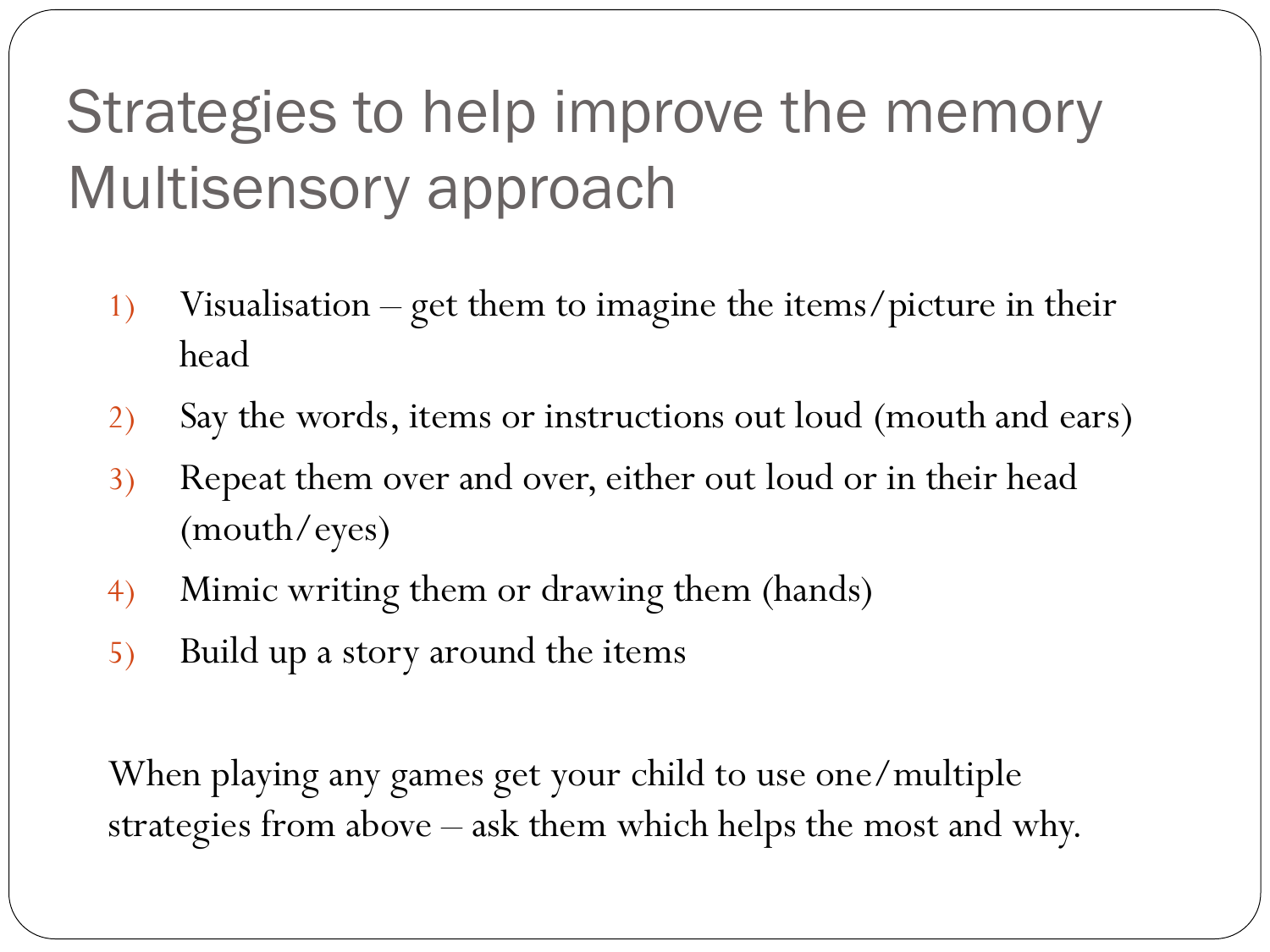# Supporting Language at home – developing vocabulary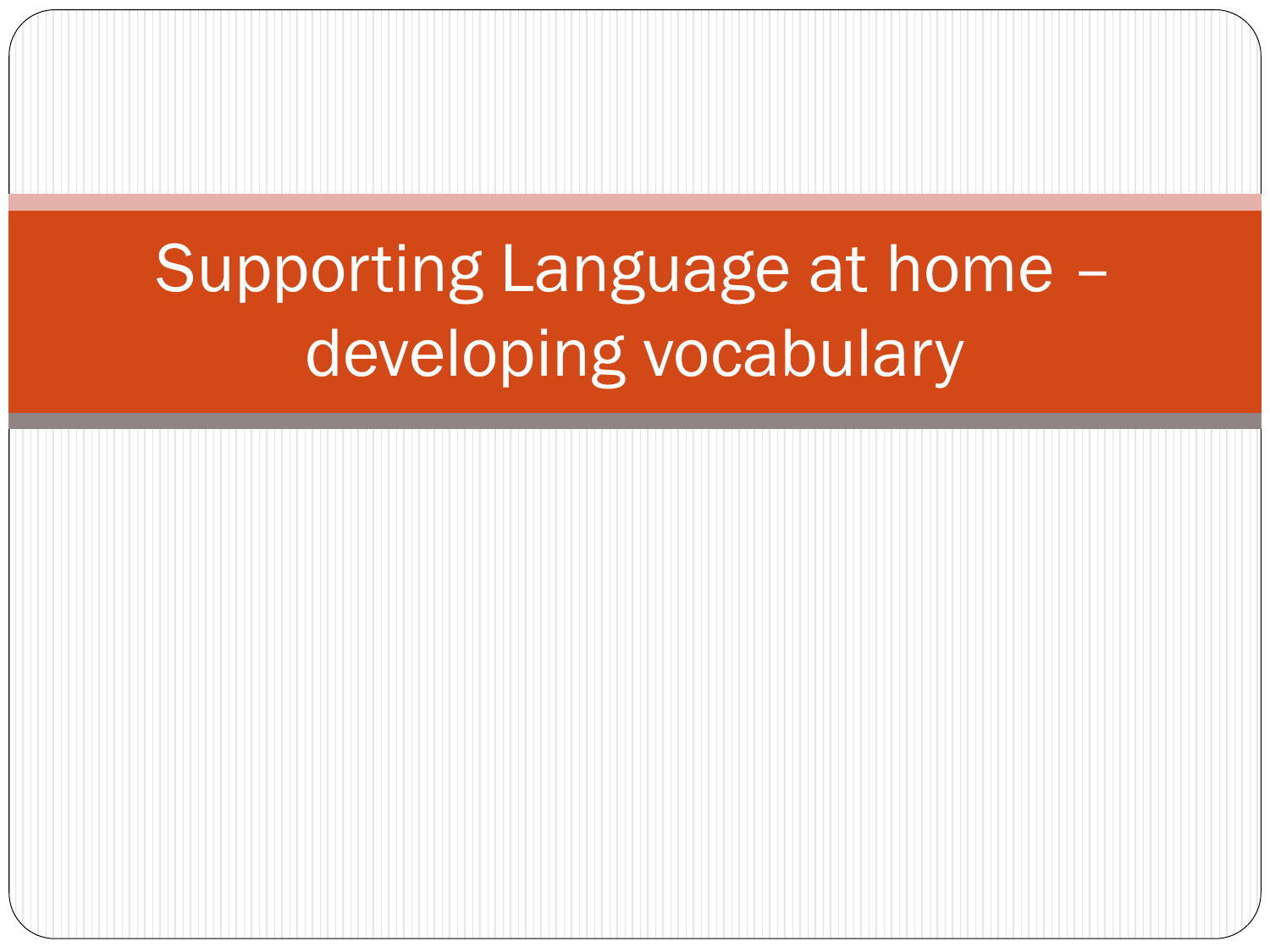### Language Development - vocabulary

Help your child become a master of words and developing vocabulary at home. WHY?

Recently, a survey of teachers from 800 secondary schools revealed that many children are leaving primary school with a vocabulary that's inadequate for their age.

**Four out of 10 pupils have such a limited vocabulary that it's affecting their learning**, according to the study.

<https://alpinefirststep.in/tag/how-to-build-child-vocabulary/>

Vocabulary matters for many reasons. Children in Year 6 need to understand a wide range of words to succeed in their **[SATs](https://www.theschoolrun.com/sats/sats-year-6)**; currently, almost 30% fail to reach the expected standard in reading.

The topics of the reading paper could be anything, so it's really important to have a wide vocabulary covering a range of contexts AND it's not just in the classroom that vocabulary matters. Words empower children to make sense of the world around them. A wide vocabulary helps them to put their emotions into words, socialise with people, imagine and wonder.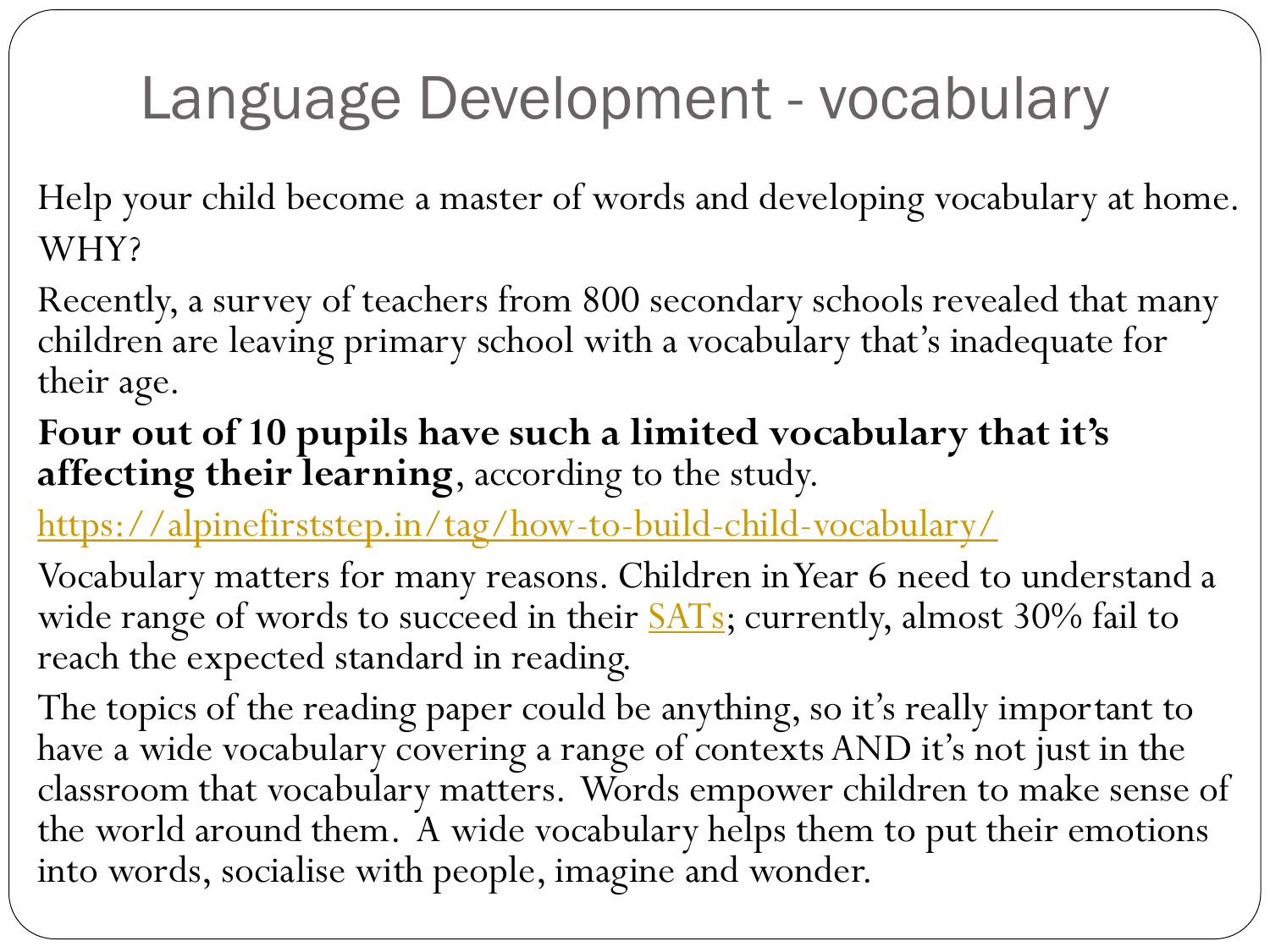### 7 ways to build vocabulary at home

#### **1. Make conversation a priority.**

Children are like sponges, so it's important to immerse them in conversation and language daily. Children will magpie (copy) vocabulary and are not afraid to try and use it.

#### **2. Read Together**

It's important to make reading a routine, with a regular slot everyday.

Keep reading aloud to your child, even once they're able to read independently: kids love to hear stories, and you can build their vocabulary by choosing books that would be too difficult for them to read themselves.

Don't just stick to stories: reading non-fiction books, children's newspapers and comics will expose your child to a wider range of words.

Talk about what you're reading, too, as this will help your child's comprhension – challenge then to give you synonyms/alternatives to words or ask them the meaning of words you think they may or may not know to develop their explanation skills and reasoning.

e.g. Donald sat down on the large stone and pondered his day.

Q. What word could have used instead of large but would keep the same meaning? (synonym for large) – make it a game how many can they find. Can you give then some new ones they may not know! Q. What does the word pondered mean?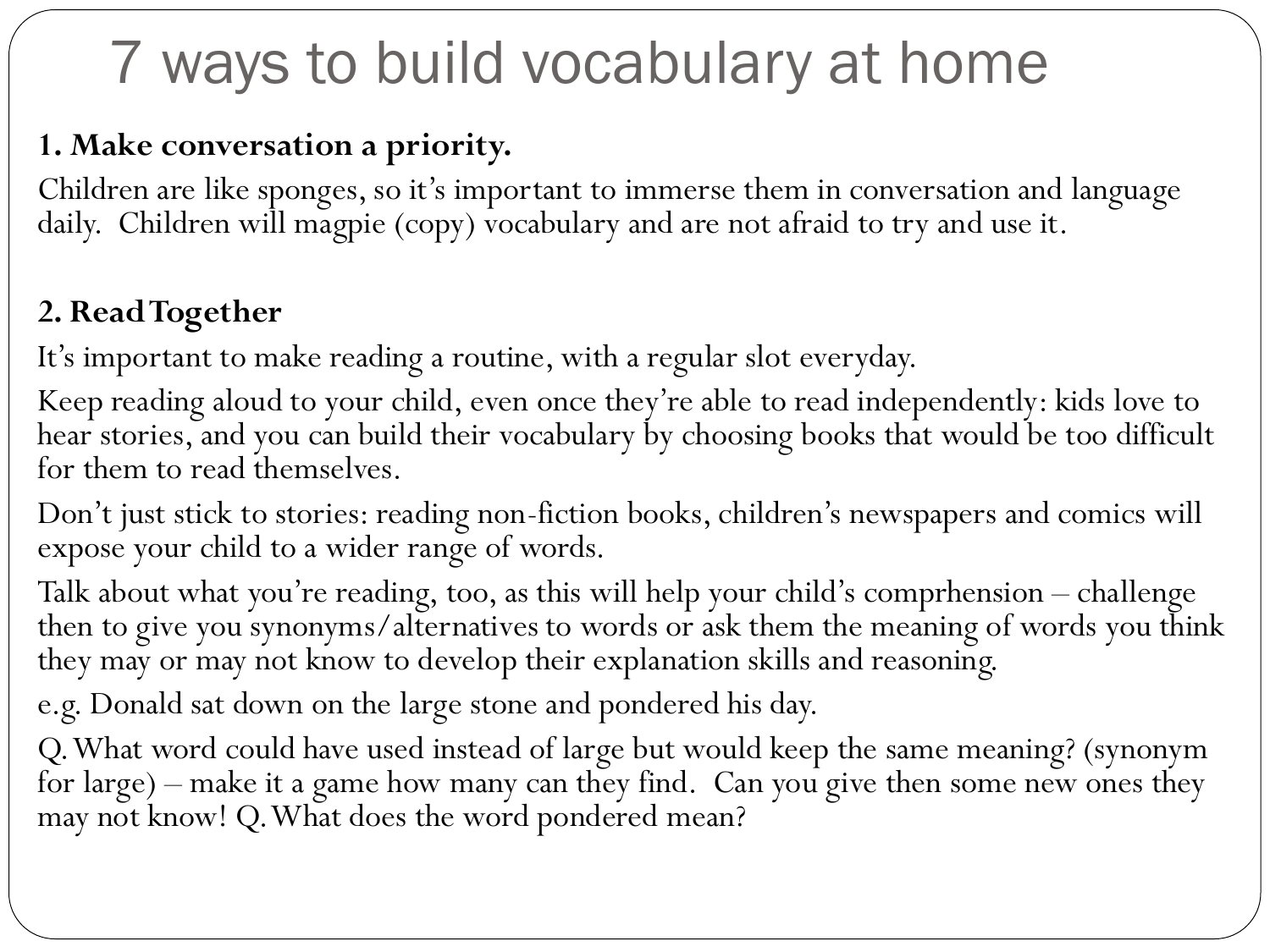



#### **3. Play Word Games**

From I Spy to Bananagrams, there's a huge range of word games that will help your child learn new words.

Making language-learning a part of games is really useful, as it makes it interactive and fun.

APPs such as Wordsapes and Wordle

Games that require explanation and description such as Headbands which you can make your own version of with post-it notes

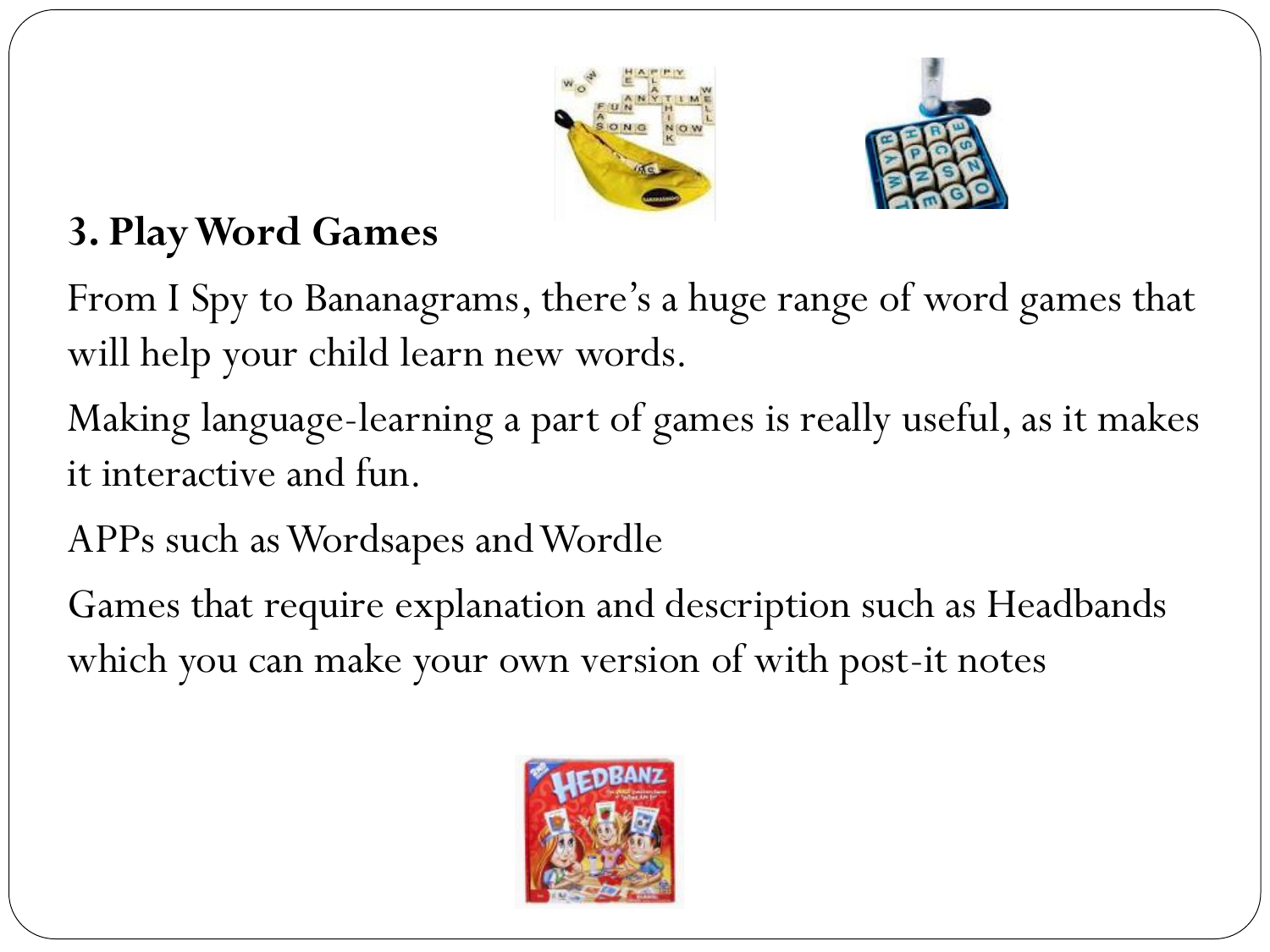#### **4. Use Words in Sentences**

There's no point in your child learning new words if they don't know how to use them. Getting them to use a word in a spoken or written sentence will help them understand its meaning and context.

When your child gets their weekly spellings from school, get them to write a sentence that includes each word, encouraging them to look it up in a dictionary if they're unsure of its meaning.

#### **5. Word of the week or day**

Introducing a new word each day will boost your child's vocabulary by 365 (or 366!) words every year, and is an activity that the whole family can get involved with.

You could use a word-a-day calendar or a website or app to suggest new words, or pick them out of a dictionary.

Make sure your child knows the meaning of the word, as they'll then be able to use it in their own speaking and writing.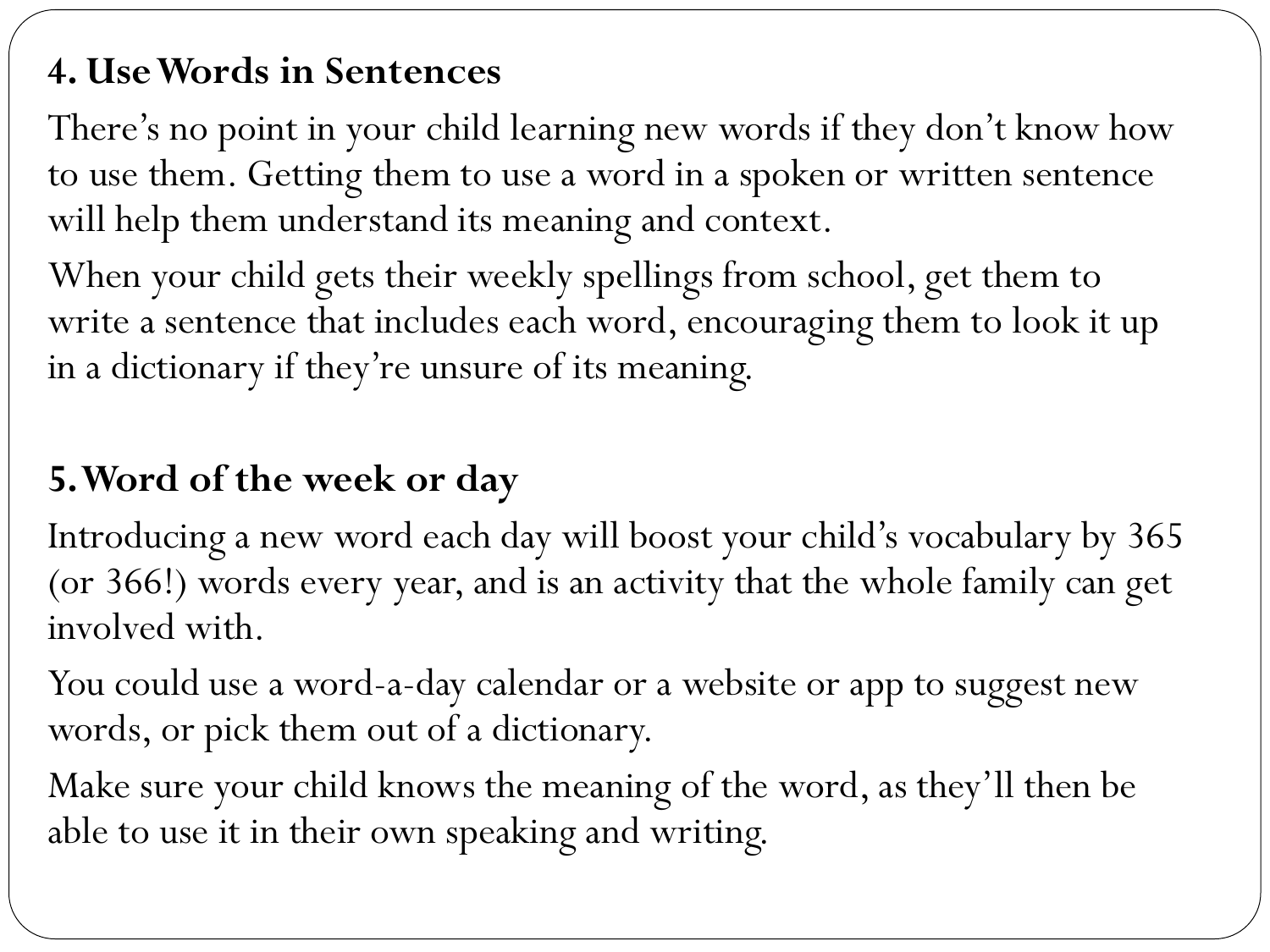#### **6. Develop technical vocabulary**

Find out what your child's topic is at school or a subject/interest and do some research about it. Lots of the topics in and out of school school have technical or topic related vocabulary linked to it for example in science there are lots of words used that will be new, unfamiliar and not used in everyday conversation. Chose just a couple of these words and..

\_ learn how to pronounce it and then spell it

\_ensure understanding by drawing a picture or writing a description of it (in their own words so they understand it).

#### 7. **Be discreet with corrections/errors**

Children will inevitably pronounce words incorrectly. Do not tell them they have done it but discreetly give them the correct pronunciation/tense etc I got up this morning and eated an apple Oh – when you got up this morning you ate an apple – did you have anything else?